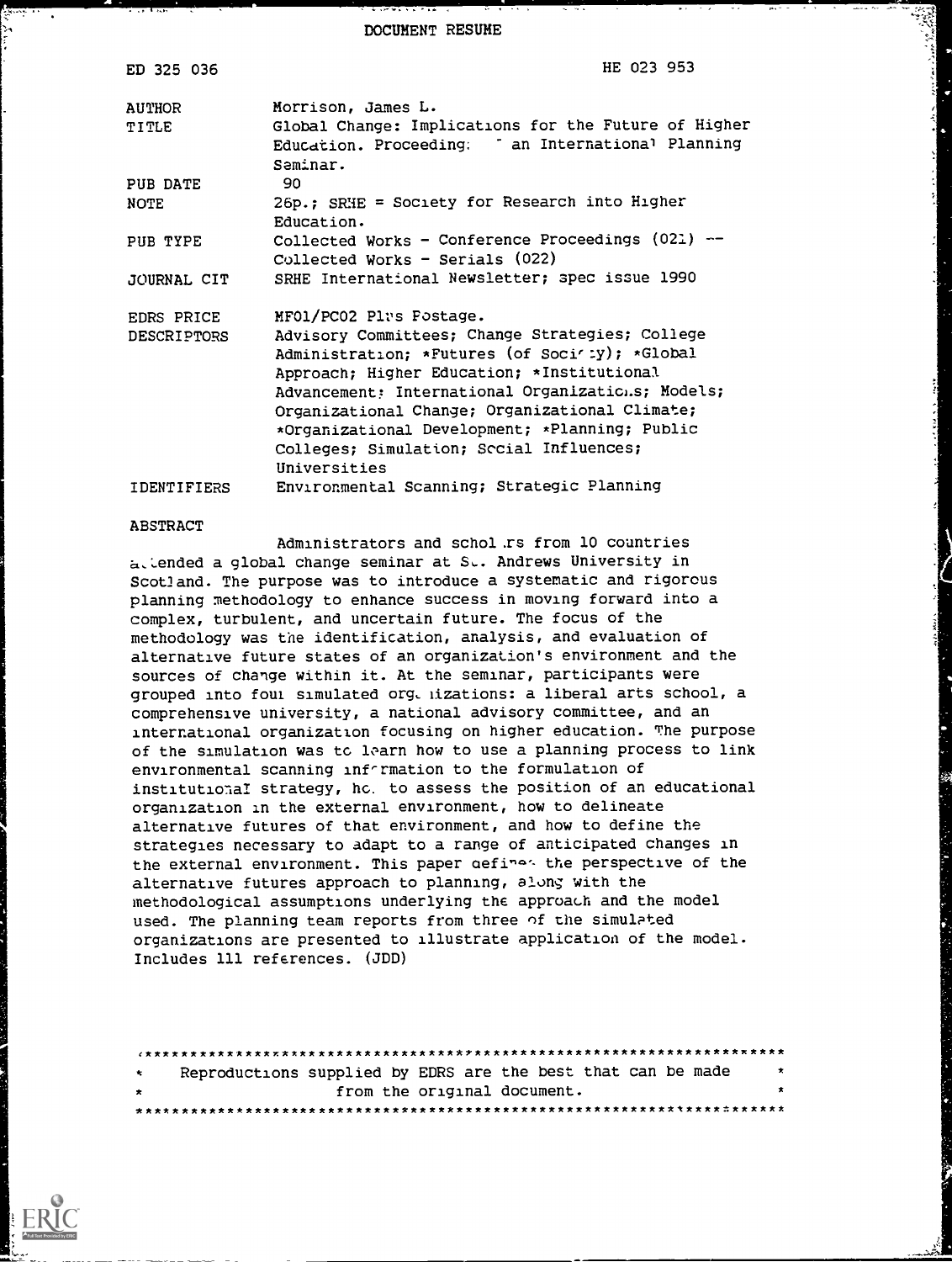$-$ - $-$ 

# GLOBAL CHANGE: IMPLICATIONS FOR THE FUTURE OF HIGHER EDUCATION

**SECOND REPORT OF A STATE OF A STATE OF A STATE OF A STATE OF A STATE OF A STATE OF A STATE OF A STATE OF A ST** 

Proceedings of an International Planning Seminarl

James L. Morrison Professor of Education CB 3500 Peabody Hall University of North Carolina at Chapel Hill Chapel Hill, NC 27599-3500

PERMISSION TO REPRODUCE THIS MATERIAL HAS BEEN GRANTED BY

Tames L. Morrison

TO THE EDUCATIONAL RESOURCES INFORMATION CENTER (ERIC;

U S DEPARTMENT OF EDUCATION E ,,Cabonat ReSearCr and ImprOvemnt EOUCATIONAL RESOURCES INFORMATION<br>A CENTER (ERICI

Y4,^ S dOCUrne,,T has beer teDtoducet1 as .prp,ved I fro, Orre paasort etqleta,ratnt, vvnatmg t

Minor changes have been made to improve.<br>Ieproduction quality

Points of view or opinions stated in this dr.K.u.<br>ment, dc. not. necessarily irepresent... ifficial<br>DEAL pusition - r. policy



023 953

a ji zavana na katika matsa ya matsa ya matsa ya matsa ya matsa ya matsa ya matsa ya matsa ya matsa ya matsa y<br>Matsa ya matsa ya matsa ya matsa ya matsa ya matsa ya matsa ya matsa ya matsa ya matsa ya matsa ya matsa ya ma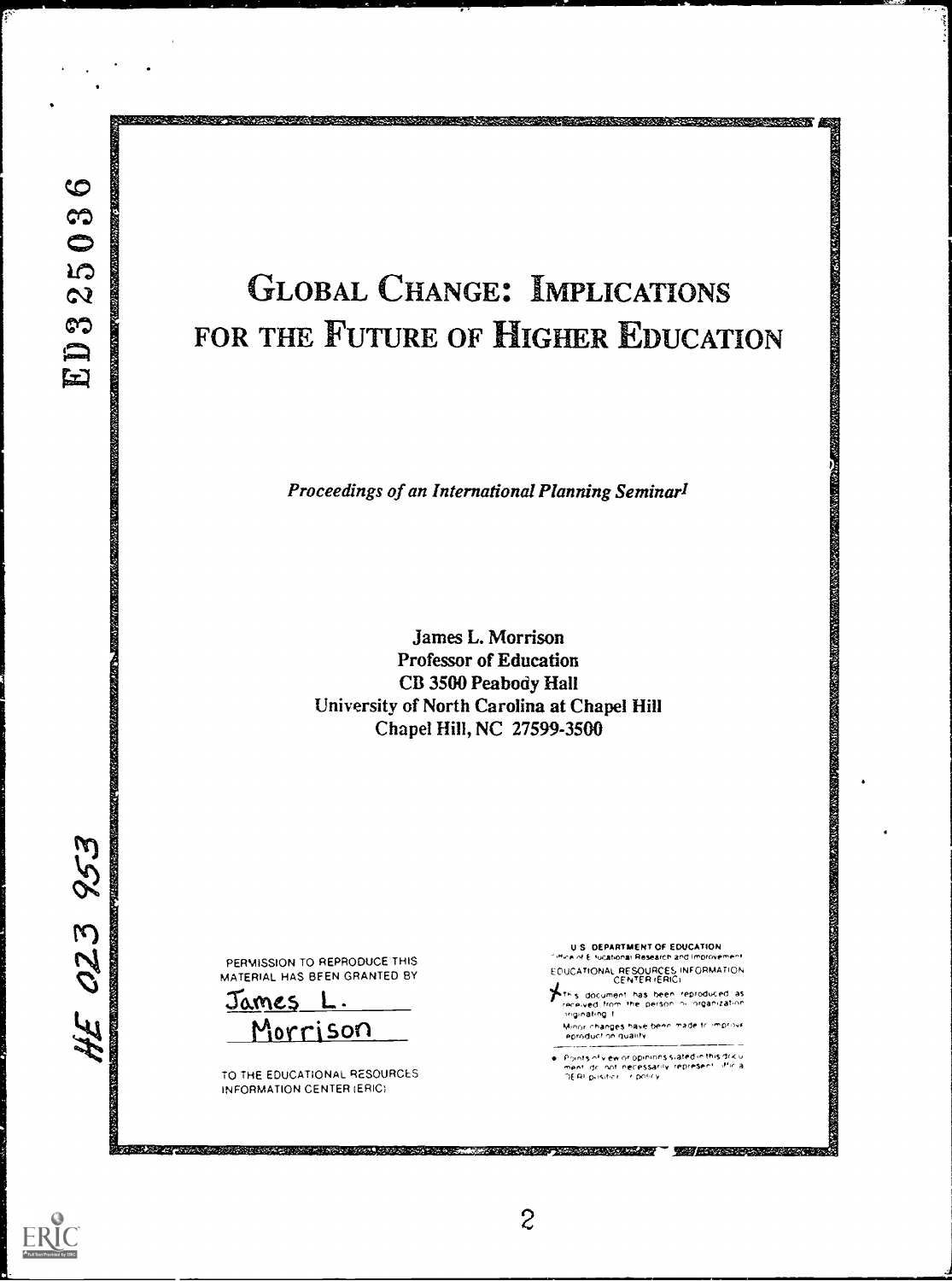# GLOBAL CHANGE: IMPLICATIONS FOR THE FUTURE OF HIGHER EDUCATION

#### Proceedings of an International Planning Seminar<sup>1</sup>

## James L. Morrison University of North Carolina at Chapel Hill

The last decade, indeed, the last year, has been an extraordinarily turbulent time i. Western civilization. This has been a period w hen fundamental rules, the basic ways we do things, have been dramatically altered. For example, with the fall of the Berlin wall and concurre at social and political changes in Eastern European countries, our world is substantially different. Suddenly, the European economic community is focusing on how to incorporate Eastern Eu. ope, NATO is striving to convince the Soviets that it poses no threat, and Western politicians are attempting to substantially cut defense department budgets built up over the past 40 years in response to the Soviet threat. In the language of futurists we have experienced a paradigm shift.

Adam Smith (the pen name of a contemporary Wall Street economist) in Powers of the Mind, defined paradigm as "A shared set of assumptions.. ..the way we perceive the world.... [it] explains the world to us and helps us to redict its behavior."

Paradigm shifts signify dramatic collective change that upset people's worlds because the  $a_{\text{L}}$  umptions, the rules they lived by , are changed. When paradigm shifts occur, people hare to learn new rules even while suffering from the effects of old rules. The build-up of US Forces in Saudi Arabia, for example, was hampered by inadequate sea and air lift capability, a capability not developed sufficiently because the implications of the old paradigm called for piepositioning war materials in Europe as opposed to ferrying them across if "the balloon went up " (Besides, after paying for "star w ars" and for airplanes capable of evading sophisticated Soviet radar, there was not that much left over!)

To anticipate the future, we must look for signals of impending paradigm shifts. There were signals that

the Berlin wall would come down. It was well-known that the sentiment for unification was strong in both West and East Germany; indeed, the West German Constitution had reunification as a major goal and the West German government never officially acknowledged East Germany in order to make it clear that East Germany was not considered a foreign country. But the strongest signal occurred in August 1989 when Soviet leadership did not support the East German government in its attempt to stem the flow of its citizens to West German) through Czechoslovakia. This population surge was like a hole in a dike; the dike fell; the rest is history.

What global signals exist that portend an impending paradigm shift that could affect higher education? This question served as the focus for a group of senior administrators and scholars from some 10 countries who attended a week-long seminar at St. Andrews University in Scotland last June. The purpose of the seminar was to introduce participants to a systematic and rigorous planning methodology that will enhance success in moving forward into a complex, turbulent, and uncertain future. The focus of this methodology is the identification, analysis. and evaluation of alternative future states of an organization's environment and the sources of change within it.

#### The Global Change Seminar

At the global change seminar participants were grouped into four simulated organizations: a liberal arts school, comprehensive university, a national advisory committee, and an international organization focusing on hizher education. The purpose of this simulation was to learn:

how to use a planning process to link environ-

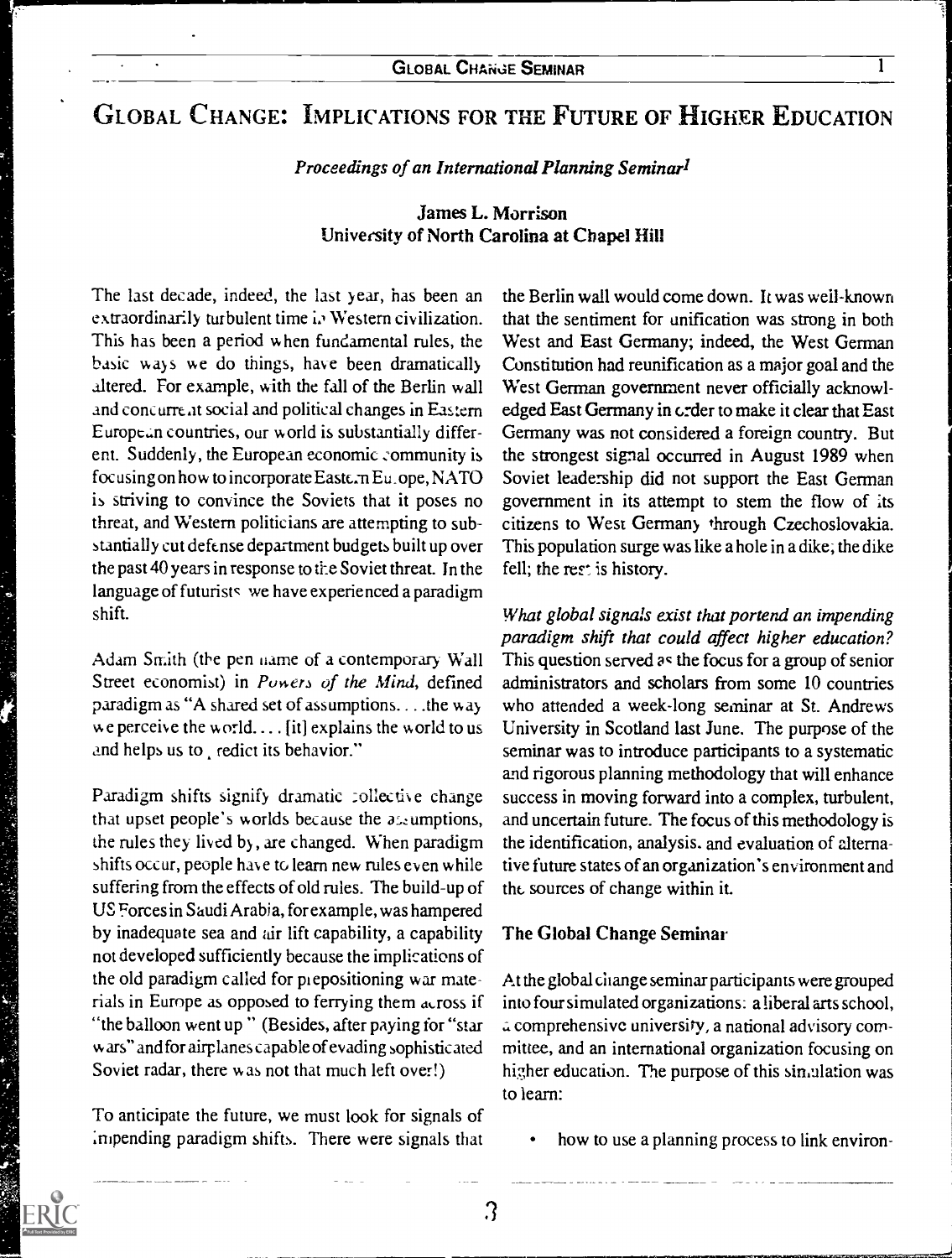'mental scanning information to the formulation of institutional strategy

 $\bullet$ how to assess the position of an educational organization in the external environment

 $\bullet$ how to delineate alternative futures of that environment

 $\bullet$ how to define the strategies necessary to adapt to a range of anticipated changes in the external environment

In this special edition of the SRHE International Newsletter, we will first define the perspective of the alternative futures approach to rlanning we used in the seminar, the methodological assumptions underlying this approach, and the alternative futures approach to planning model. We then illustrate the use of this model through describing the results of three of the planning teams of the four simulated organizations. [The fourth planning team did not submit a report in time to meet the publication deadline.<sup>2</sup>]

## Overview of the Alternative Futures Approach to Planning

The alternative futures approach to planning is analogous to the planning process used by battlefield commanders. Commanders scan their external environment with electronic and human sensors to identify enemy tendencies (trends) and potential actions (events) that would affect their ability to accomplish their mission. Using these data along with intelligence summaries and staff judgments, they design operational plans adaptive to the dramatic shifts that are a natural result of the conditions under which they must operate. They know that to base total strategy on only one view of what the enemy will do is to layte disaster. Strategic planning, like the best operational planning, seeks to reduce uncertainty by considering what is likely to happen along with possibilities of wha, could happen.

Although we are not concerned with the "enemy," we should remember that the word strategy," is derived from the Latin strategia, meaning generalship. Like generals, we must be aware of trends, potential paradigm shifts, and potential events in the environment that may affect our success in accomplishing the mission.

Leaders recognize a central tenet of strategic planning: that organizational performance is dependent upon finding the appropriate match between the organization and its environment. Accordingly, the planning objective is to find or create an alignment between the threats and opportunities inherent in the environment and the strengths and weaknesses of the organization. The effectiveness of our planning will largely depend upon how well we identify, monitor, and correctly assess the impact of major developments in the external environment in juxtaposition with internal systems.

Conventional planning models are weak in identifying and assessing the effect on the institution of external environmental changes. The underlying premise of such models is that future changes in th<sub>r</sub> external environment will reflect the cate and direction of present trends. By using such models, administrators are led to assume that the future will reflect the past and present that a "most likely" future will emerge over time, in essence a "surprise-free" future.

To base the institutional strategy of colleges and universities solely on the as, umptions of a "mcst likely" future, however, ignores the possibility of alternative futures occurring as a result of unanticipated paradigm shifts, also knows as events. The consequence of such "surprise" events is that operational plans must be abandoned or, at the very least, continually adapted to unexpected shifts in the external conditions under which higher education must naturally operate.

The unique feature of the alternative futures approach to planning is the requirement to identify potential events and to think through their implications for higher education if they should occur. By systematically identifying, forecasting, and taking into account the implications of critical trends and events-and their interrelationships—we will expand our vision and, therefore, be able to develop a more anticipatory, proactive, strategic plan.

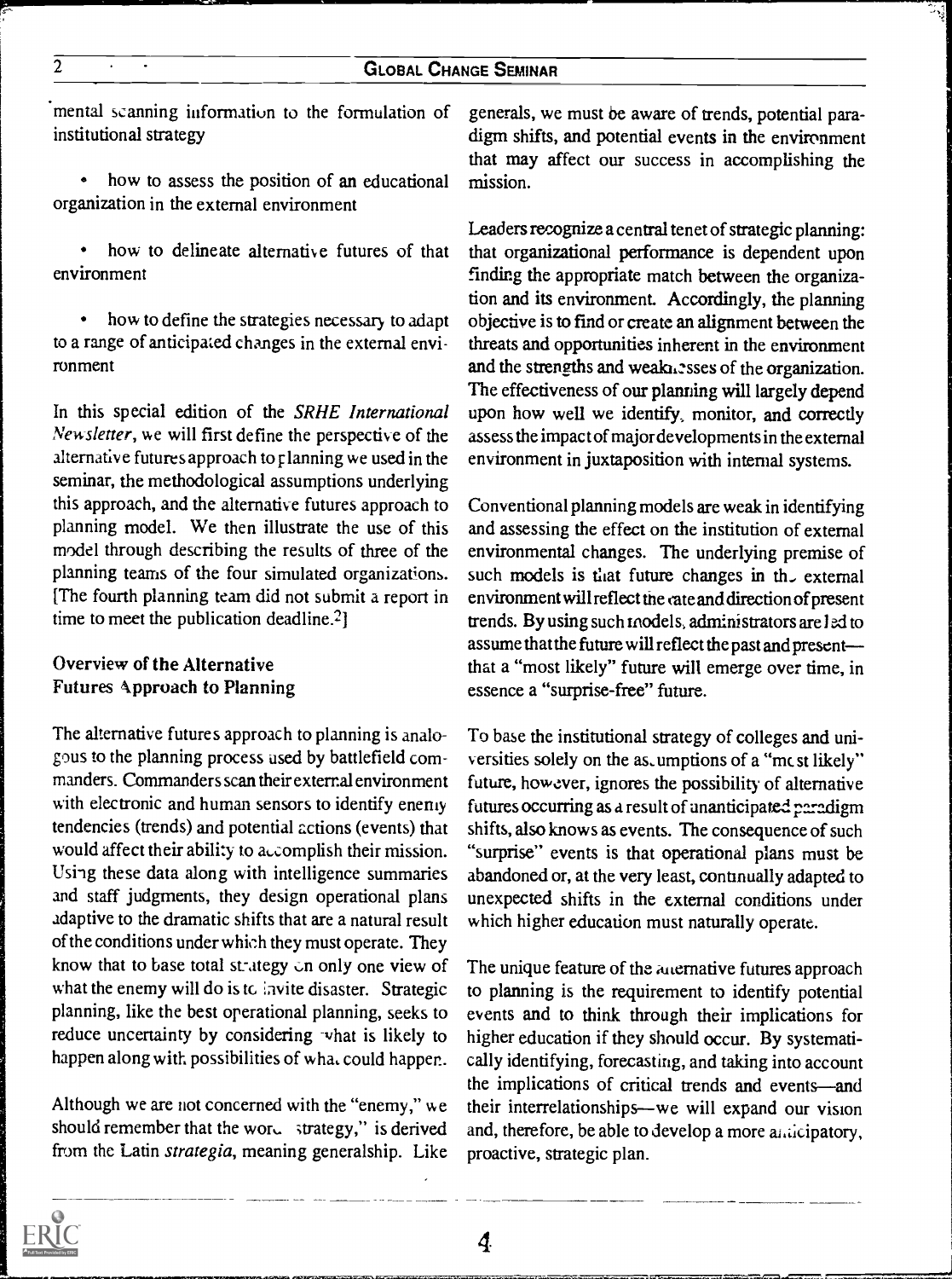#### Methodological Assumptions

 $\ddot{\phantom{a}}$ 

The assumptions upon which the alternativ e futures approach to planning is based are as <sup>5</sup> Jllows (Boucher and Morrison 1989):

a. It is not possible to predict the future, but it is possible to forecast events in terms of their probability .3f occurrence. It is also possible to forecast whether trend ley els w ill increase, decrease, or stay v irtually the same ov er the period in question. This enables plan ers to account explicitly for varying degrees of uncertainty.

b. Forecasts must sweep widely across possible. future developments in such areas as demographics, technology, economics, and politics.

c. Forecasts must take into account the interrelatedness of the areas noted above and across international, national, regional, and local dimensions. For example, an agricultural innovation leading to greater crop production in an underdev eloped country may le-d to political stability in that country. Or, a significant increase (or decrease) in OPEC oil prices will dramatically affect the economy of the industrialized countries, which in turn will affect . . ., etc.

d. The planning objective is to improve our understanding of possible future  $\epsilon$  obal environments within which colleges and universities will be operating in the next ten to thirty years. This provides an enriched and m are informed background against which to examine the strengths and weaknesses of higher education, thus encouraging flexibility in objectives. Having examined more  $t_{\text{min}}$  just the most likely dey elopments and with a continuous and ongoing mechanism for scanning external trends and events, the organization can be proactive in how it staffs and structures itself. Although the future can never be surprise-free, this method can significantly reduce uncertainty and can keep our decision-makers well informed.

e. The primary purpose of developing and ana ly zing multiple futures is to assess goal alternatives in

a complex ar d uncertain planning environment. The process artict. lated here dnes not replace conventional forms of analysis. Instead, it complements other information resomes that help higher education leadership evaluate institutional missions, objectives, resources, capabilities, ongoing programs, and current strategies.

f. Good forecasts derive primarily from human judgment, creativity, and imagination, not mathematical extrapolations based upon historical data. Mathematical trend forecasts have their bases in previous or existing interrelationships of variables and therefore rest upon an assumption that the future will be like the past. This assumption becomes more untenable as we proceed into the future because events may occur that can affect the prior interrelationships among variables or trends themselves.

A model based upon these assumptions is shown in Figure 1. Basically, the model states that from the experience of organizational leaders or through environmental scanning, leaders identify issues or concerns that may require attention. These issues/concerns are then defined in terms of their component parts trends and events, which are then forecast. These activities constitute the beginning of an external analysis.

An internal analysis is also conduc  $2d$ . This analysis consists of defining the organizational mission, performance indicators, and strengths and weaknesses. Merging this analysis with the external analysis constitutes strategic long-range planning.

This merger may be conducted in several ways. The traditional approach is to consider the results of the internal analysis in the "most likely" future, a future derived from forecasted trends and  $\cdots$  is that are expected to occur. This approach provides little consideration to developments less likely to occur.

The distinction between the traditicnal approach to long-range planning and the alternative futures approach is that the latter approach forces us to think of the implications of possible developments that, if they

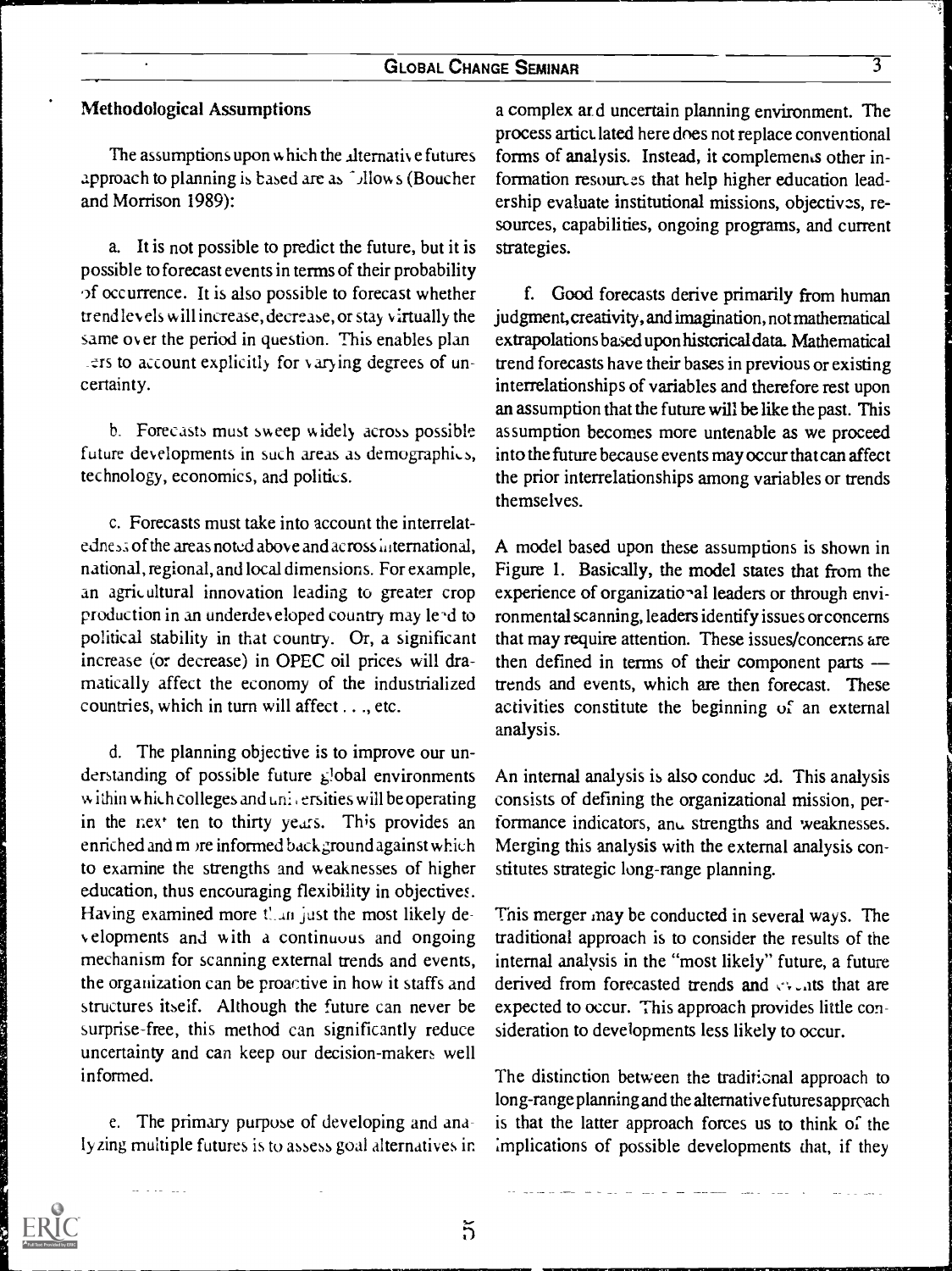occurred, would change our future. As shown in Figure 1, there are two paths to this approach. The simpler path is to conduct a trend and an event impact analysis of the implications of these potenfial external developments on the mission, performance indicators, and strengths and weaknesses of the organization. A more sophisticated approach to merging an external analysis with the internal analysis is to examine the implications of the current internal analysis in a series of alternative scenarios generated from the univariate trend and event forecasts through cross-impact analysis.

In cross-impact analysis, the interrelationships of trends and events are made explicit by conducting a pair-wise examination of the impact of events on events and the impact of events on trends. Alternative futures are generated from events occurring over the planning time-frame according to prespecified criteria. For

example, one future may be generated by having events occur when their estimated probability reaches 35%. Another future may be generated when their estimated probability reaches 50%. And so on. By deriving alternative futures, institutional leaders can conduct a more rigorous and robust examination of the possibilities facing the organization. This examination will result in a list of implications and corresponding plans for each alternative. The bottom line is that when these plans have been derived, we can examine them for their own merits. We should be able to say,  $Hey,$ this is pretty good; we really ought to be doing  $x, y$ , and z now!

Finally, the planning process is iterative. We must continually scan to identify signals of change not identified previously, or changes in the probabilities of events or in trend levels in the trend and event set. We



Figure 1. THE ALTERNATIVE FUTURES APPROACH TO STRATEGIC PLANNING



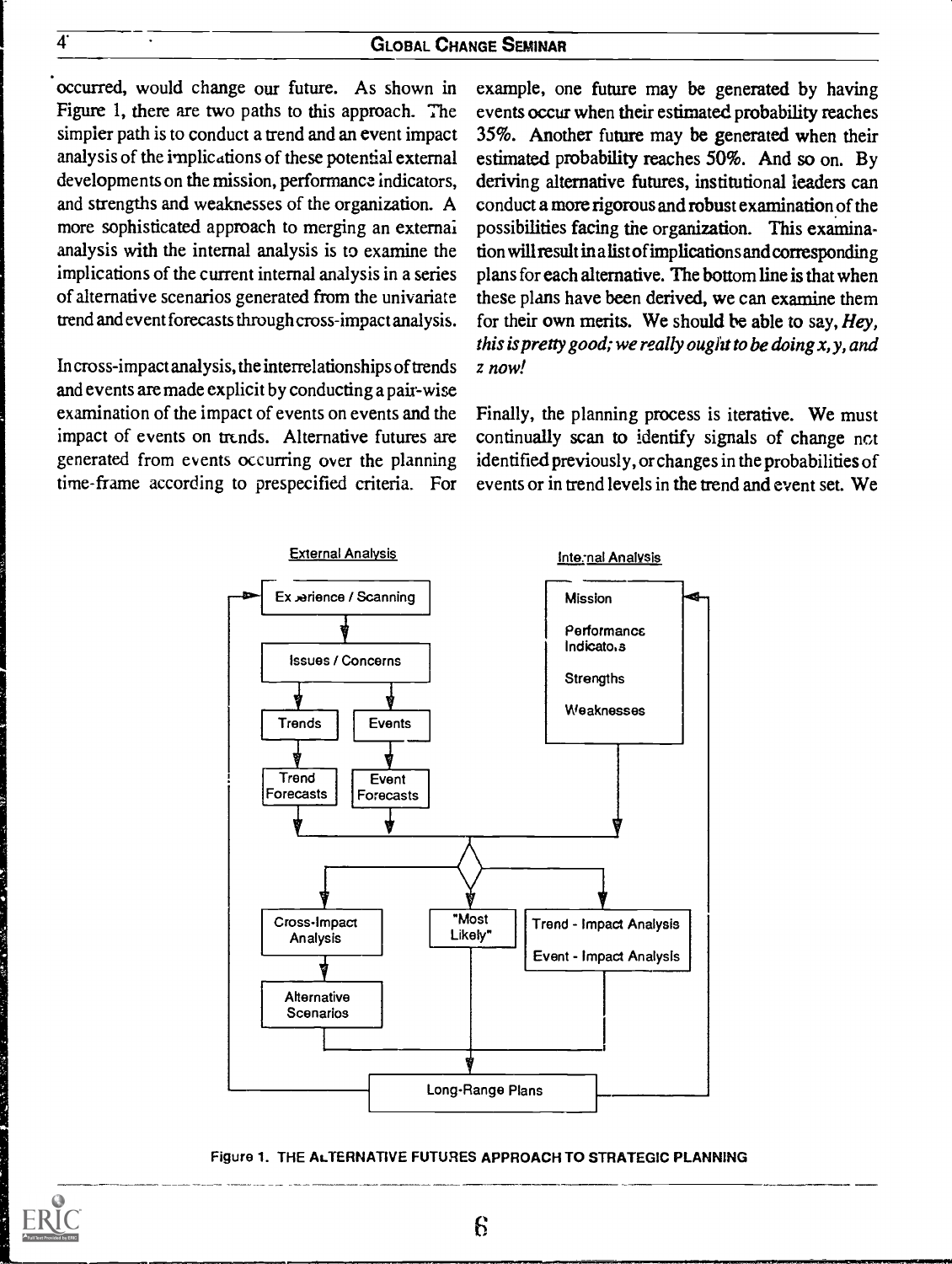must also continue to collect data specified by the performance indicators, and to be aiert to changes in mission as well as in strengths and weaknesses.

With this background, the planning teams in the seminar went to work. Over a four-day period they systematically went through the following series of exercises:

- Describe the organization profile (name, mission)
- Conduct an internal analysis
	- Describe the mission (who, why, what)
	- Identify performance indicators (e.g., internal trends that describe how well  $t$  ie organization is doing)
- Conduct an external analysis
	- Identify those trends that define the context of the organization in the future; select the five most critical trends as the trend set for further analysis
	- Forecast two trends
		- State the assumptions behind the forecast
		- Derive the implications of each forecast for the organization
- Identify those potential events that, if they occuned, would impact on the future of the organization; select the five most critical events for the event set for further analysis
- Conduct a cross-impact analysis of the impact of each of events on the probability of each of the other events in the event set
- Conduct a cross-impact analysis of the trends and events on five performance indicators.
- Conduct an impact network of one event, listing first, second and third or higher order impacts of this event if it should occur and derive the implications of this analysis for the organization.
- Write at least two scenarios
- Derive the implications of each scenario for the organization, resulting strategic options and proposed action plans.

The remainder of this report focuses on how the teams merged an internal and external analysis to produce a strategic long-range plan for their simulated organizations. We begin by reporting the proceedings of the polytechnic university, PITS, then report the proceedings of a national advisory group, SACRED, and conclude with the proceedings of an international organization, WOLFE.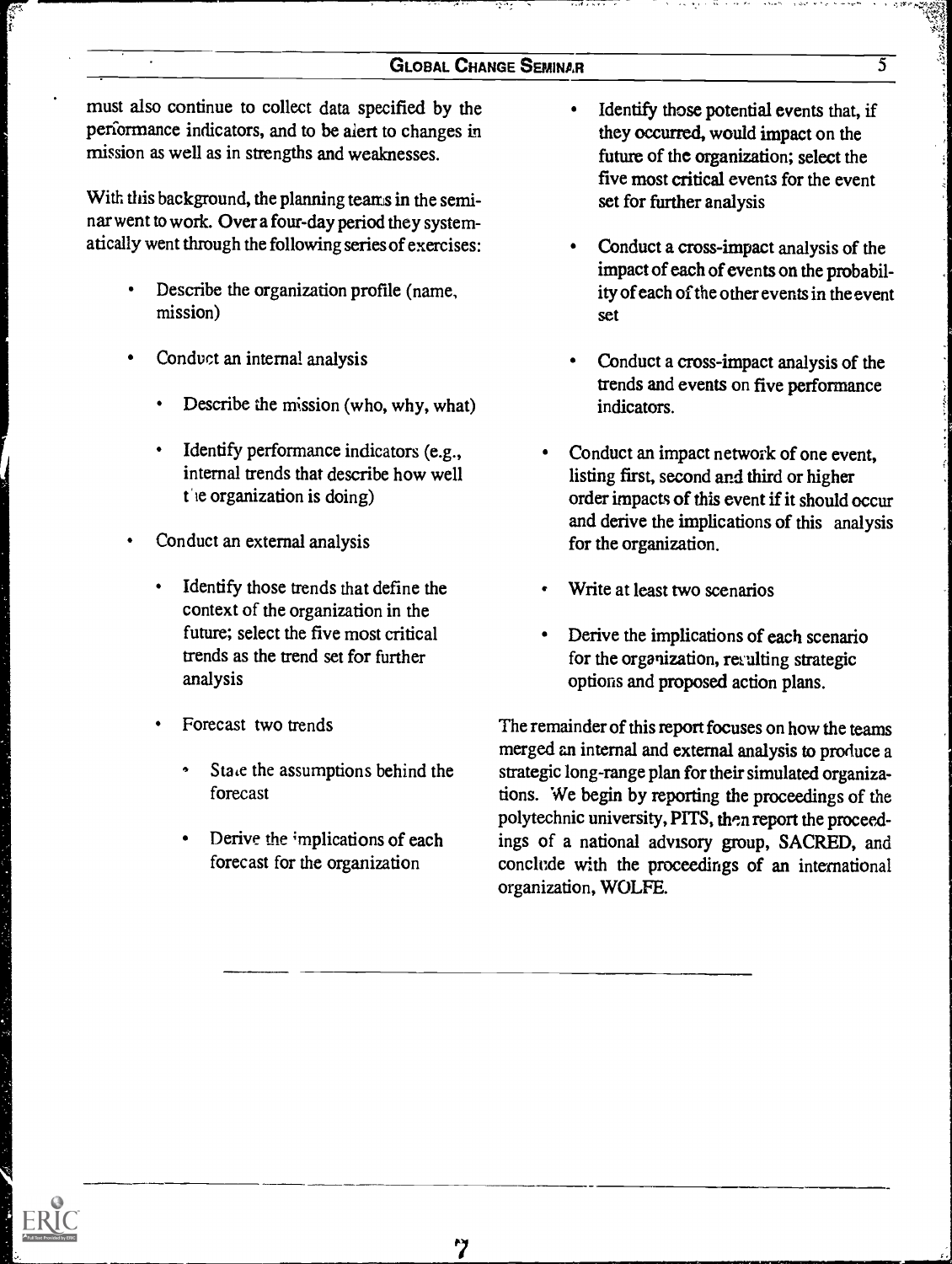## Pie-in-the-Sky (PITS) Polytechnic

## Alastair Watt Cariboo College Recorder3

PITS Polytechnic is an urban institution of approximately 5,000 FTE (3,000 full-time, 2,000 part-time) located "somewhere in Western Europe." It offers a comprehensive array of programming (vocational, technical, professional, diploma/degree) to clientele from a wide access base, including many "non-standard" students. It has faculties in business, nursing, engineering/applied science, humanities and visual/ fine arts.

#### Internal Analysis: Mission

PITS has a reputation for providing access to both traditional and non-traditional, full-time and part-time students. It emphasizes community service. It aims not only to prepare clients for the workforce but to foster their personal enrichment and provide them with the tools of responsible citizenship. Its emphasis is on education and training rather than knowledge generation and research. To this end, it endeavors to maximize the flexibility of its programming and to offer short courses, sandwich courses, etc.

#### Performance Indicators

The five main indicators by which PITS will measure its performance are:

- 1. the number of diplomas and degrees granted annually
- 2. unit costs, both absolute and relative to those of sister institutions
- 3. attrition/retention rates
- 4. income generation from various sources
- 5. job placement rates

## External Analysis: Critical Trends

After a brainstorming session in which possible future trends were listed indiscriminately on a flip-chart, the group prioritized (by voting) the five major trends most likely to occur in the 1990's:

PT1 (for PITS Trend Number One): the changing age profile of student clientele, especially a growth in the 25-45 age group

PT2: the critical impact of the high technology explosion on the European economic structure

PT3: an accelerated need for reiterative training

PT4. a re-distribution of funding resources, with governmental cutbacks

PT5. increased political destabilization throughout the world

The two trends judged to have the greatest potential impact on PITS were selected for forccasting over the ten year planning period. These were:

PT1: the increasing proportion of 25-45 year cohort

PT2: the increased economic impact of high technology sectors (e.g., information technology, biotechnology, materials, energy)

The PITS planning team indexed each trend 1 100 for 1990. The median R2 forecasts for these two trends were that the proportion of 25-45 year olds in the FITS market area would increase 20% by the year 2000 and that the impact of the high technology sectors would increase 130% by 2000.

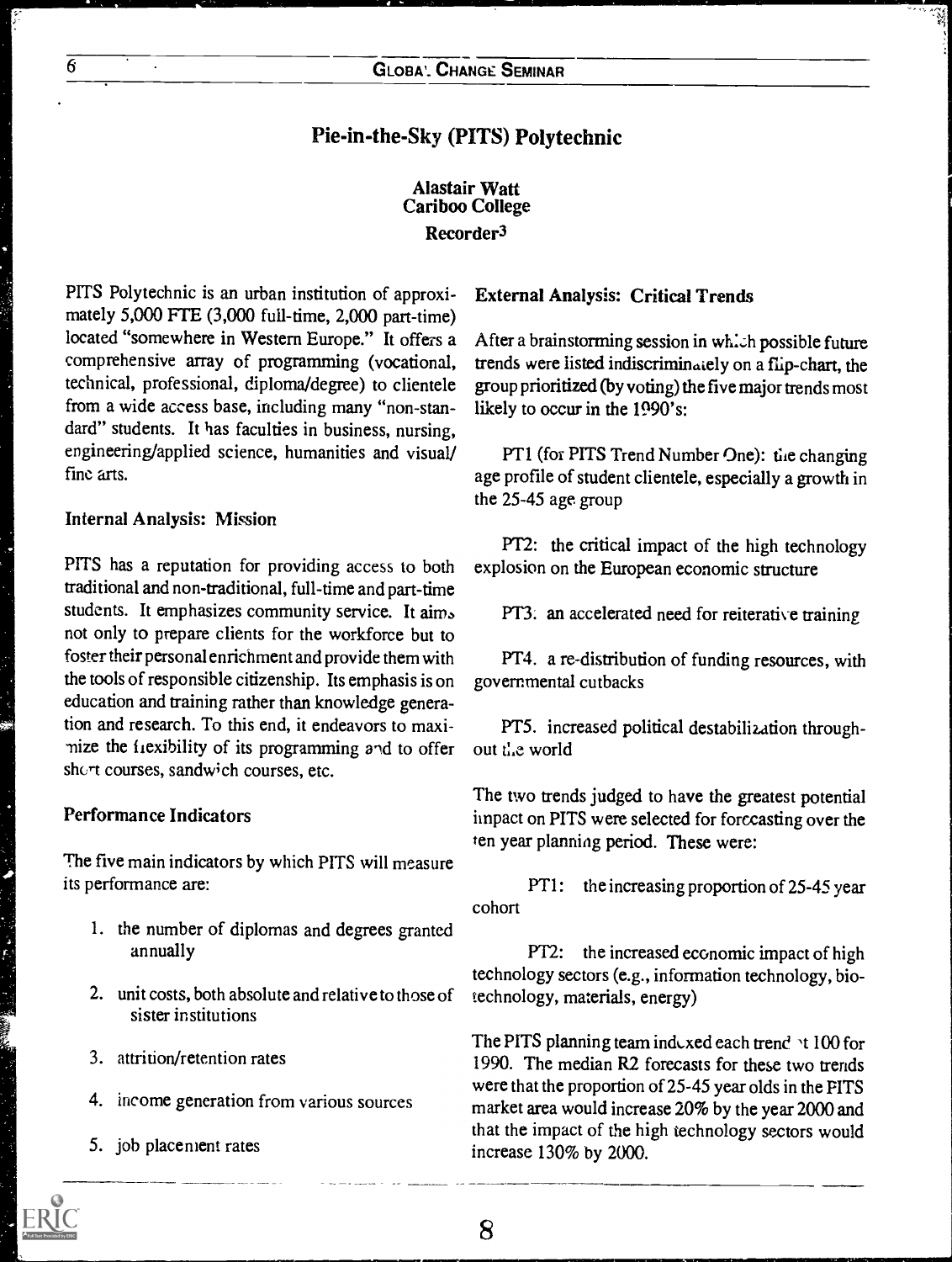The core assumptions with which the planning group operated were known demographic data, general awareness of patterns of technological innovation, and predicted increased skill requirements for a high technology workfcrce,

The primary institutional implications of these trends were identified as follows:

From the increasing proportion of 25-45 year cohort

- 1. increased demand for new courses requiring curriculum revision across all faculties
- 2. changed student expectations requiring new pedagogies and recognition of experiential learning for credit
- 3. emergence of new target clientele requiring new marketing strategies and rethinking of industrial liaison
- 4. need for staff development in "state-of-theart" technologies—probably more part-time staff from industry

The implicatio..., of PT2, the increased economic impact of high technology sectors, were as follows.

- 1. increased demand for industrially relevant training (a demand requiring new courses and programs)
- 2. likely loss of high quality academic and technical staff to industry
- 3. need to update capital equipment, perhaps in collaboration with industry
- 4. need to offer fewer industrially relevant programs
- 5. need to restyle physical facilities

## Critical Events

To forecast significant events of the 1990's, the group engaged in the same process as it had for trends: nonbrainstorming possible events and listing them on a flip-chart, followed by prioritization. The five most criucal events selected were:

- PE1 (for PITS Event number one): massive antipollution legislation enacted by the Eumpean Community
- PE2: establishment of a single European market in 1992
- PE3: a private consortium from industry establishes its own institution which competes directly with PITS industrial training courses
- PE4: a breakthrough is made by PITS Physics Department in formulating and patenting the first superconductor material
- PE5: a three-year long European drought circa 1997

The team conducted an event-to-event cross-impact analysts and concluded that PE2 (single European market) will be the most far-reaching event and that PE1 (anti-pollution legislation) will be the most sensitive to influence by others.

## Discoveries From Process to this Point

1. The group became increasingly aware of the need for absolute and explicit clarity in formulating descriptors of trends and events. Much of the disagreement within the group arose from vague phrasing and the consequent variant interpretations it generated. For example, most group members had very different perceptions of what will be entailed by the single European market after 1992.

2. It was noted that after the initial round of forecasting, there was a distinct move to consensus in the second round, as team members explained and at-



9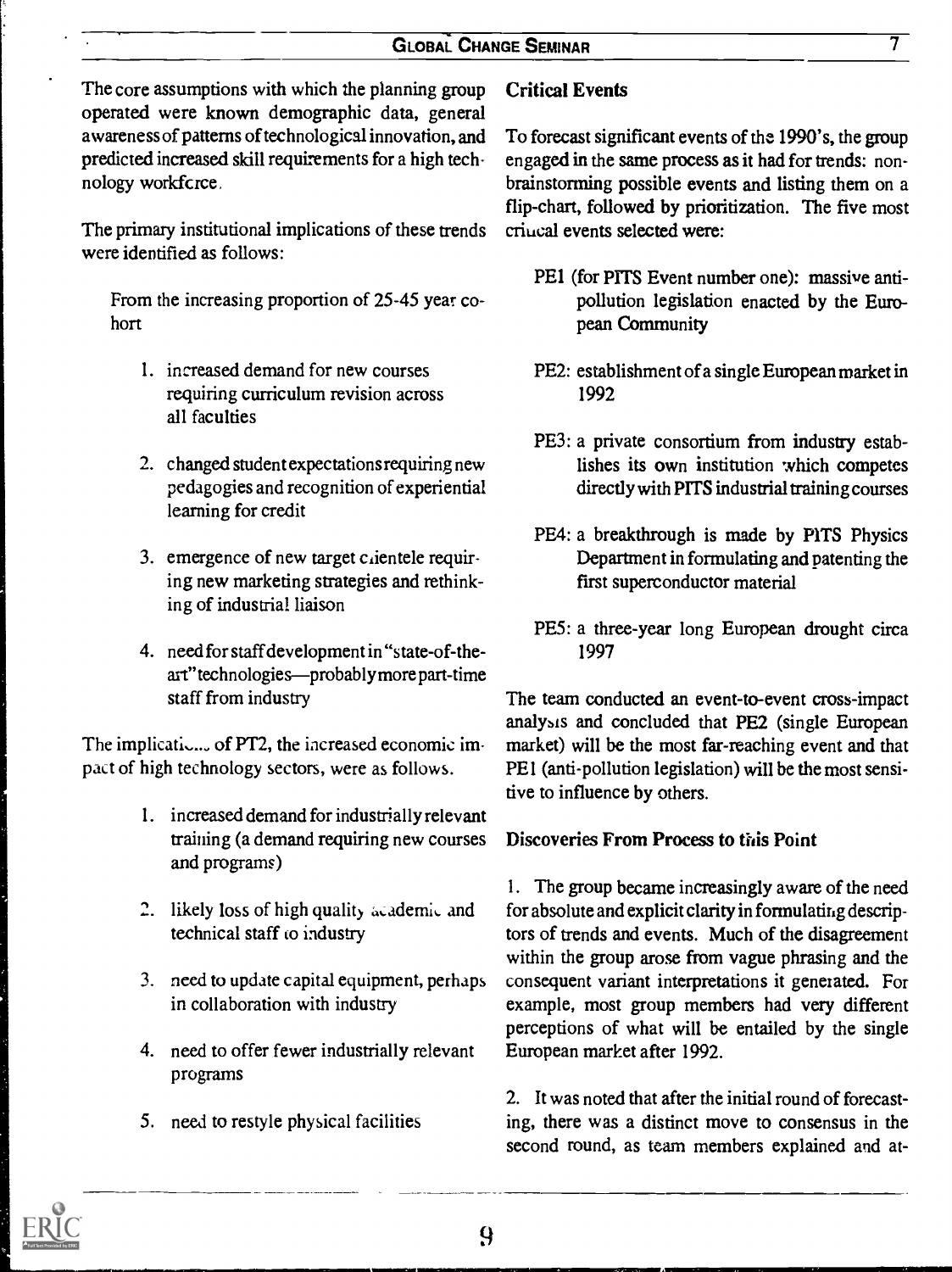tempted to justify their projections. This was obviously helped by the level of trust and open mindedness that characterized the group.

## Cross-Impact Analysis of Trends and Events on Performance Indicators

The next step was to assess the impact of trends and events on performance indicators. The point of this activity was to anticipate how performance indicators would be affected by the projected major trends and events of the 1990's. Here a simple plus (+), zero (0), minus (-) scale was used to indicate whether the event/ trend would impact positively, negligibly,  $\gamma$  negatively on organizational performance.

As might be expected, the two events forecast to have negativ e impact on all five organizational performance indicators were the establishment of a private educational consortium and the drought of 1997. The population bulge of 25-45 year olds was seen as having positive impact in all areas. High technology was perceived as improving degree quality and numbers, reducing unit costs and attrition, and generating con tract income, but militating against employment rates. Anti-pollution legislation was envisioned as working to the benefit of the institution in all areas except unit costs, which it might possibly drive up, and attrition, where impact would be negligible. The superconductor was seen as being a big money -maker, but driving up unit costs (all that research investment!), it would have little or no effect on other areas of organizational performance.

## Lessons Learned

1. Once again, the need for absolute clarity was reinforced. For example, some members of the group were unsure as to whether 25-45 age cohort bulge would be accompanied by shrinkage in other cohorts (i.e., will the population pool grow or remain stable?). There were also variant interpretations of the meaning of "unit" and "unit cost."

2. The question was raised whether performance in dicators are appropriate instruments for impact analy sis. For example, setting performance indicators tends to make the institution focus its energies on those outcomes alone (much as a studen: might "cram" for an exam), at the expense of other unpredicted and unindexed but possibly felicitous developments. Also, if institution falls short in one or more of the performance measures, does this necessarily mean that the whole long-term strategy should be scrapped?

3. The variant forecasts generated by the process reflect the fact that behind the whole analysis (for all its objectivity) lurk human beings. They are themselves instruments of impact and, within any team, judgements are likely to be as varied as the experiences and backgrounds of individual team members.

## Forecasting the Effects of One Event

In order to chart the ramifications that each forecast factor would have on institutional planning, the team participated in "visual impact networking." The initial event or trend was recorded on a flip-chart, and the team then brainstormed first, second, and third order impacts to lay the ioundations for scenario writing.

The principal lesson learned from this process was not tu leap to immediate conclusions, but to view apparently insum nountable problems as opportunities rather than obstructiors. For example, the team's immediate response to the prospect of a private sector competidve consortium was defensive. Internally, substantial changes in subject areas, staffing, personnel policies, and reward mechanisms were proposed. In program areas where direct competition with the new institution was predicted, consolidation and retrenchment would be the order of the day. External strategies such as political lobbying to contain the new private institution were suggested.

However, as the group moved from first to second and third c <sup>4</sup>cr responses, the strategies proposed became less reactive, more proactive—and indeed interactive.

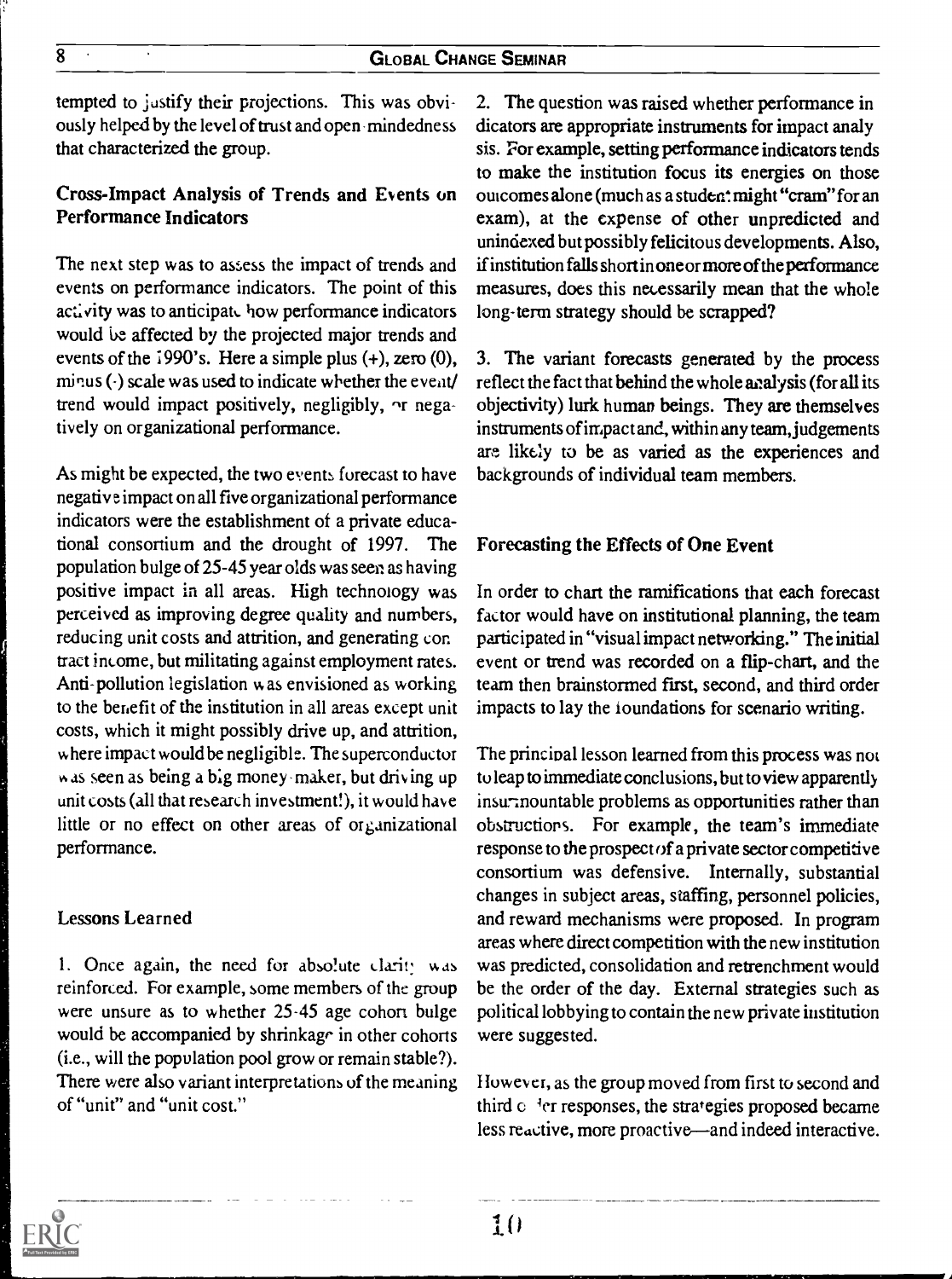The challenge of competition was seen as a stimulus to produce new programming and delivery techniques, to seek alternative clientele, to espouse co-operative arrangements with sister polytechnics and indeed the new institution, and even to offer accreditation services to the corsortium! In other words, an immediate response entailing major surgery was modified to one where much of PITS original mission could still be fulfilled, though by different means.

## Scenarios

The team then devised two scenarios, one a "demonstration" scenario and the other an "integrated driving forc" scenario. The demonstration scenario envisions an end-state in the future and then describes a distinct and plausible path of events that could lead to that endstate. The goal set by PITS Polytechnic is to be the sole institution of its kind in the region by the year 2000.

In the early 1990's, PITS faces three challenges.

- 1. The impact of hi-tech developments, especially in superconductivity, new materials, computer sciences and bio-technology will be felt. PITS should consider several strategies in response:
	- a) Develop closer collaborative relation ships with industry.
	- b) Tap industry for equipment donations and grants.
	- c) Develop retraining programs for faculty/staff.
	- d) Recruit new faculty in new technology areas.
	- e) Consider establishing an institute to facilitate interdisciplinary research.
- $\overline{2}$ . The impact of growth in the  $25\,$  45 age cohort will be felt. PITS should consider several strategies in response:
- a) Expand evening course offerings.
- b) Otherwise accommodate part-time students.
- c) Expand the Extension Course Division.
- d) Employ sandwich course and block release programs to facilitate both student and faculty collaboration with industry.
- 3. Opportunities growing out of political and economic restructuring in Europe abound. PITS should consider strategies to exploit them:
	- a) Expand extension course operations as well as establishing satellite campuses in East Europe.
	- b) Target East Europe for student and fac ulty recruitment
	- c) Concentrite on programs in Public and Environmental Health, Information Technologies, and Business Management.

In 1994, a private consortium consisting of Citroen, BASF, SNCF and Phillips will be formed to train students in communications and electrical, chemical, and automotive engineering. PITS initial responses will include:

- 1. Development of articulation agreements whereby PITS would provideinitial training, with the consortium providing advanced train ing.
- $\mathcal{L}$ . Targeting of clientele not served by the consortium.

In 1997, after three years during which the articulation agreements work reasonably well, major anti-pollution legislation applicable throughout the United States

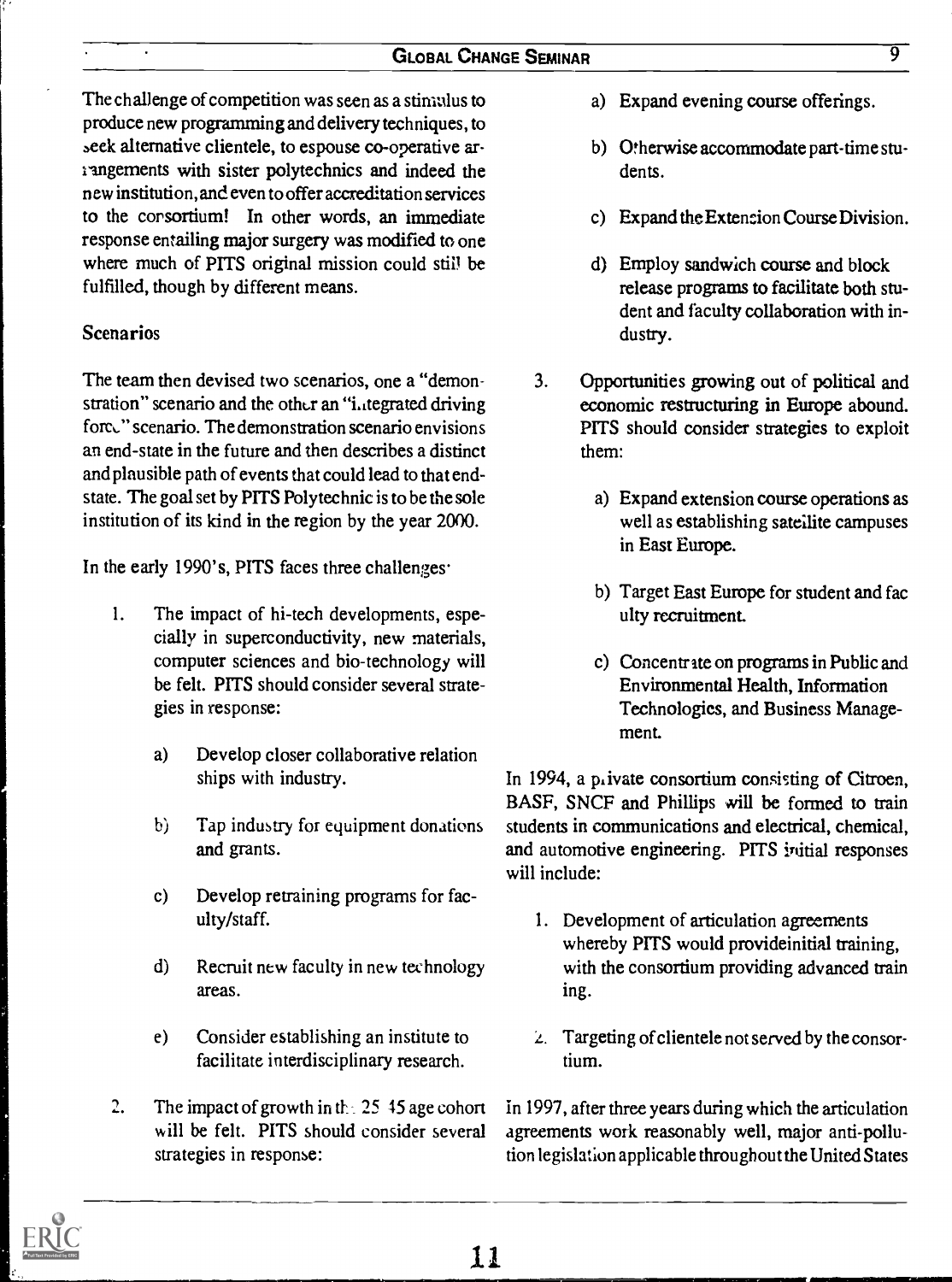## 10 GLOBAL CHANGE SEMINAR

of Europe is passed and PITS faculty achieve a breakthrough in superconductivity research. In renewed negotiations with the consortium, PITS points out the high costs of compliance to environmental legislation and offers vaguely defined collaborative arrangements regarding developments in superconductivity. In return, the consortium will dissolve itself and allow PITS to subsume all its training programs The consortium agrees.

By 1998, PITS has all of its expansion and new programs in place and is offering on-site training programs for former consortium members.

Action Plans Derived from Scenario One. The PITS p.anning team derived the following implications for preparing the following action plans.

- 1. PITS will hire a new president who will catalyze the institution's ad hoc planning group to construct new curriculum, develop close collaborative ties with industry, initiate recruitment in East Europe, and plan major expansion c '. the Extension Course Division and evening programs.
- 2. As a result of PITS' closer ties with industry,  $w_0$ special budgets will be created for new equipment acquisition, faculty/staff retraining, and new faculty hiring.
- 3. By the end of the decade, PITS will have established itself as the paragon of European polytechnics.

Scenario Two: The Integrated Driving Force Scenario

The integrated driving force scenario attempts to link the two major trends and five major events identified v the team. It divides the 1990's into three time zones: 1991-1993; 1994-1996; and 1997-2000. Driving the decade are three forces in particular: the increase in the 25-45 age cohort; the massive increase in hi-tech industries' contribution to the GNP; and the European single market.

The early years of the decade will be educationally "builish," with the single market stimulating economic 6.uwen, esrcially hi-tech, and causing demand for technical training. Another factor in the early going  $\nu$ ill be the opp inities for technological training of the Eastern European workforces caused by ongoing de-communization. Even without these stimuli, it will be advisable f<sup>--</sup> PITS to retain its currency with judicious upgrading of facilities, programming, and faculty.

In the mid 1990's, storm clouds will gather. A private consortium of major industrial conglomerates will establish a network of private polytechnics that will encroach on PITS' client pool. Initial responses will be defensive: revision of mission statement, increased networking with other public institutes; political lobbying, market analysis to determine new clientele (non-standard, part-time, non-resident and overseas students), rethinking of delivery methods, and restructuring of support services.

However, around this time PITS expects its Physics Departmer.: to patent the superconductor it has been working on. This will put PITS in a strong posidon to initiate collaborative and co-operative ventures with the private group.

Should this breakthrough not occur as forecast, then PITS will have to cede its hi-tech programming to the consortium and focus on the "softer" options of social sciences and environmental studies.

The final years of the decade will be blighted by a catastrophic European drought. This, and the accompanying anti-pollution legislation, may deflect money away from higher education into survival/emergency funding. However, if its superconductor is marketready by this point, PIT° will be weil placed financially to launch new programming in agricultural and environmental technology. These initiatives may receive further impetus from the rapid implementation of the anti-pollution legislation in late 1997. If the superconductor factor does not come into play, PITS may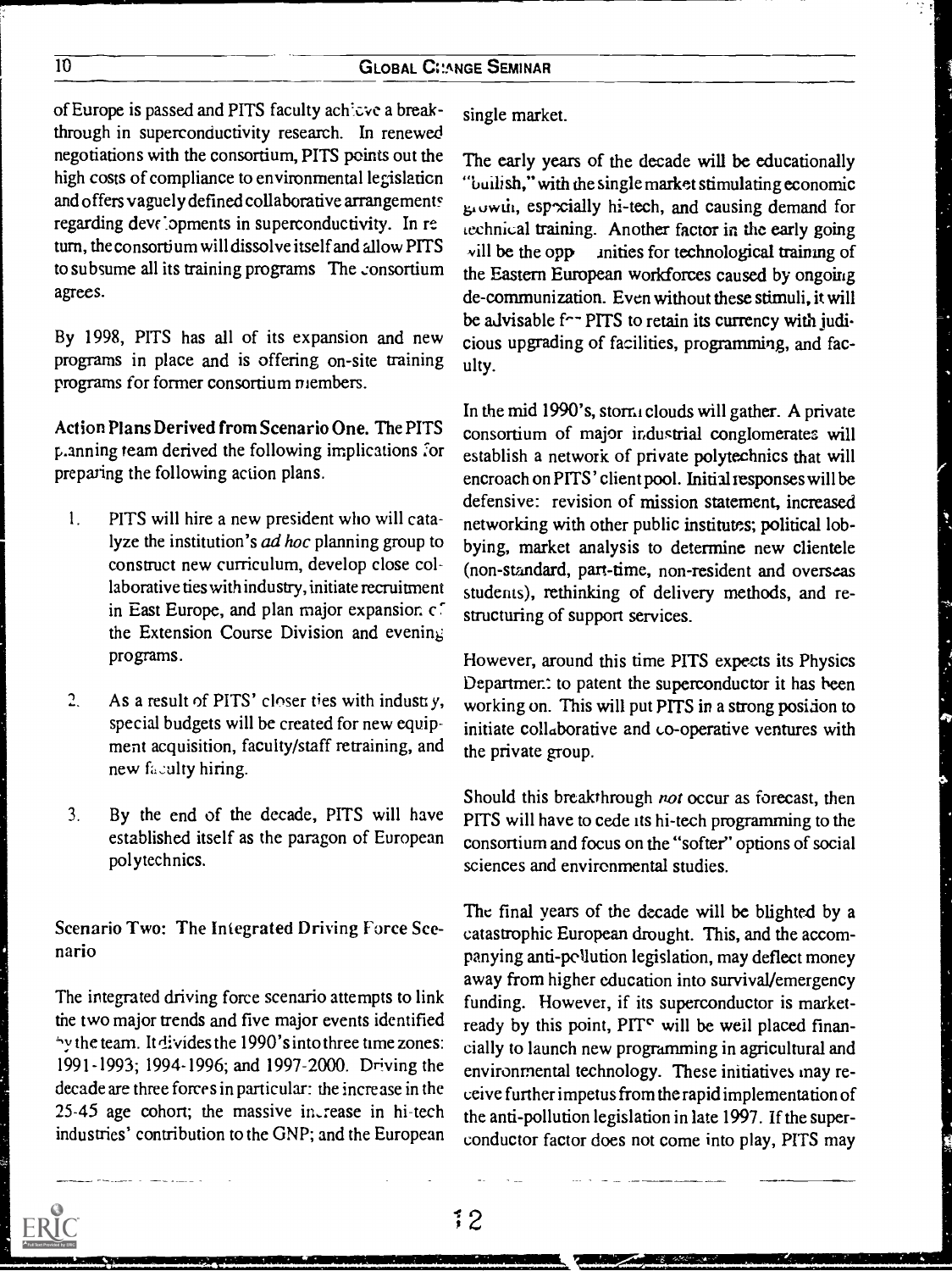have to resign itself to a period of plateauing enrollments and survival-mode operation, or even major retrenchment and decline.

The Actions Plan Derived from Scenario Two. The PITS planning team developed the action plan from the implications of this scenario into three three-yearcycles as follows:

- 1. 1991-93: major capital investment, curriculum restructuring and staff development to meet the needs of an expanding 25-45 age 3. cohort for hi-tech training, and to exploit possibilities of exporting programs to and attracting students from Eastern Europe.
- 2. 1994-96: institutional self-study, including reexamination of mission statement, to determine path to the end of the century; increased networking with other public polytechnics; political lobbying to contain private competition, market analysis to identify new clientele; radical overhaul of delivery methods and restructuring

of support services to accommodate new clien tele.

Options (dependent on superconductor):

- a) initiation of "benevolent hegemony" with private sector
- b) retreat from hi-tech competition to the safer ground of non-hi-tech programing
- 3. 1997-2000

Options:

- a) using superconductor-generated revenue, launch "state-of-the-art" programming in agricultural and environmental technology to meet the drought challenge
- b) failing this, consolidate, retrench, retreat, survive!

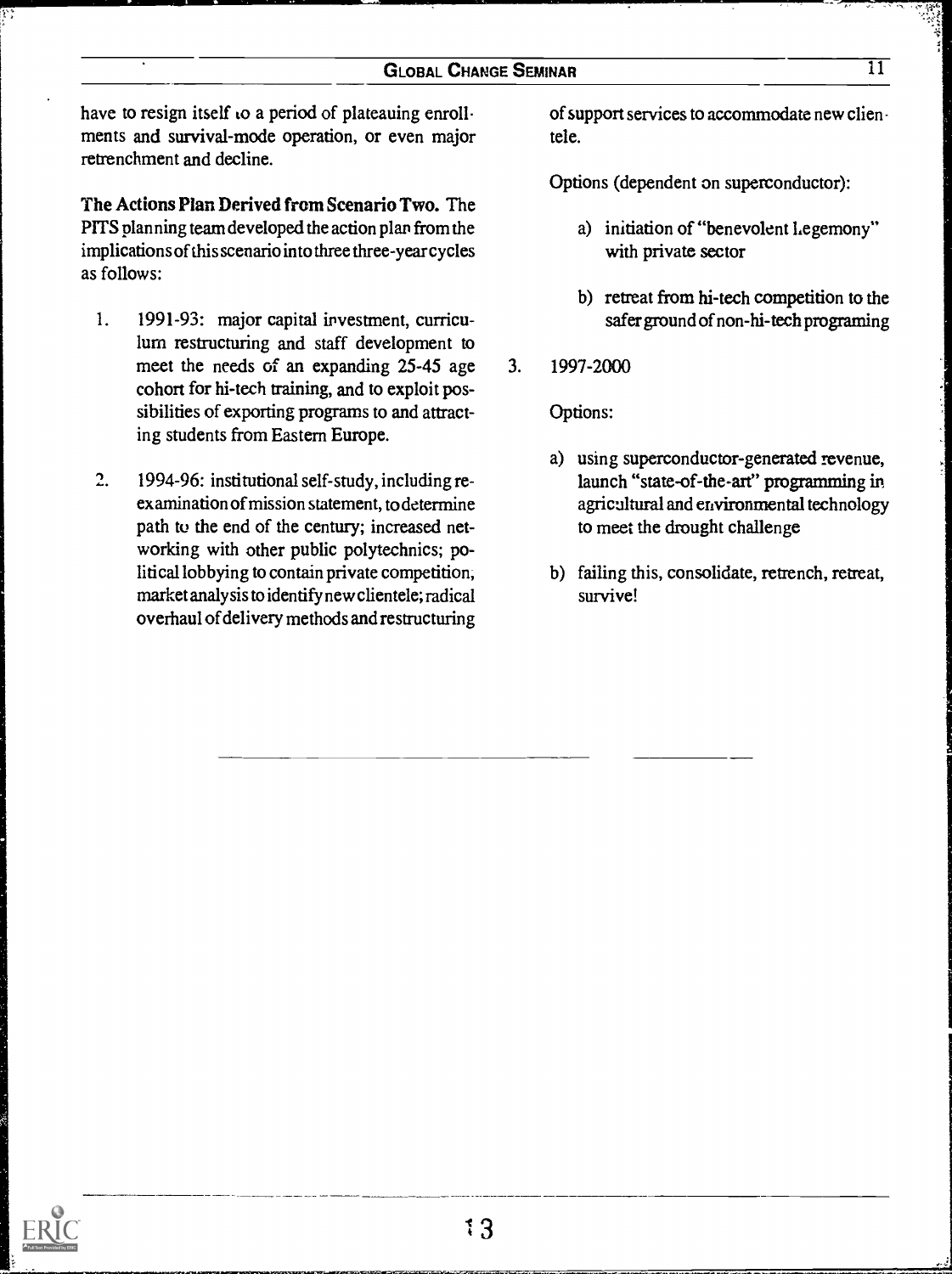## Southerland Advisory Commission Reviewing Educational Developments (SACRED)

## Michael Daunney Durham County Council (England) Recorder4

## Southerlend is a developing Africa nation, distin. guished by the following characteristics.

- dependence on primary industries
- a population with a young age profile
- evolving political culture (predominantly democratic)
- under developed educational infrastructure (4% participation in higher education)
- multi-linguistic and multi-cultural

great variation in socio-economic status vis-auis fertility,morality rates

high percentage of un-and-under qualified teachers

Southerland's nationally prescribed goals are to

- increase the participation rate in higher educa- $\bullet$ tion
- improve the quality and economic relevance of higher education
- increase participation in political decision making
- provide more opportunities for basic education
- improve opportunities for technical education

SACRED is a national advisory commission to the Southerland government and particularly to the Southerland Department of Education. Its work focuses apon higher education nation-wide, although through its strategic planning processes, based upon an alternative futures approach, broad consideration is given to Southerland's total education system.

## Internal Analysis

The mission of SACRED is to assist the government to achieve universal access to higher education "within the context of the individual's potential to benefit." SACRED also established the following performance indicators by which the Southerland Department of Education might monitor and evaluate the achievement of its overall mission statement:

- accessibility of colleges and universities to the population
- ratio of personal computers to students
- ratio of building space to enrollment
- number of special programs (e.g., literacy/ numeracy refresher programs)
- student continuation rates through programs (drop out/survival rates)
- assessments of teacher performance
- qualitative measures of effective delivery
- utilization of buildings and material resources (e.g., average number of hours per week class rooms are used)
- program costs per graduate
- student perception of the quality of education

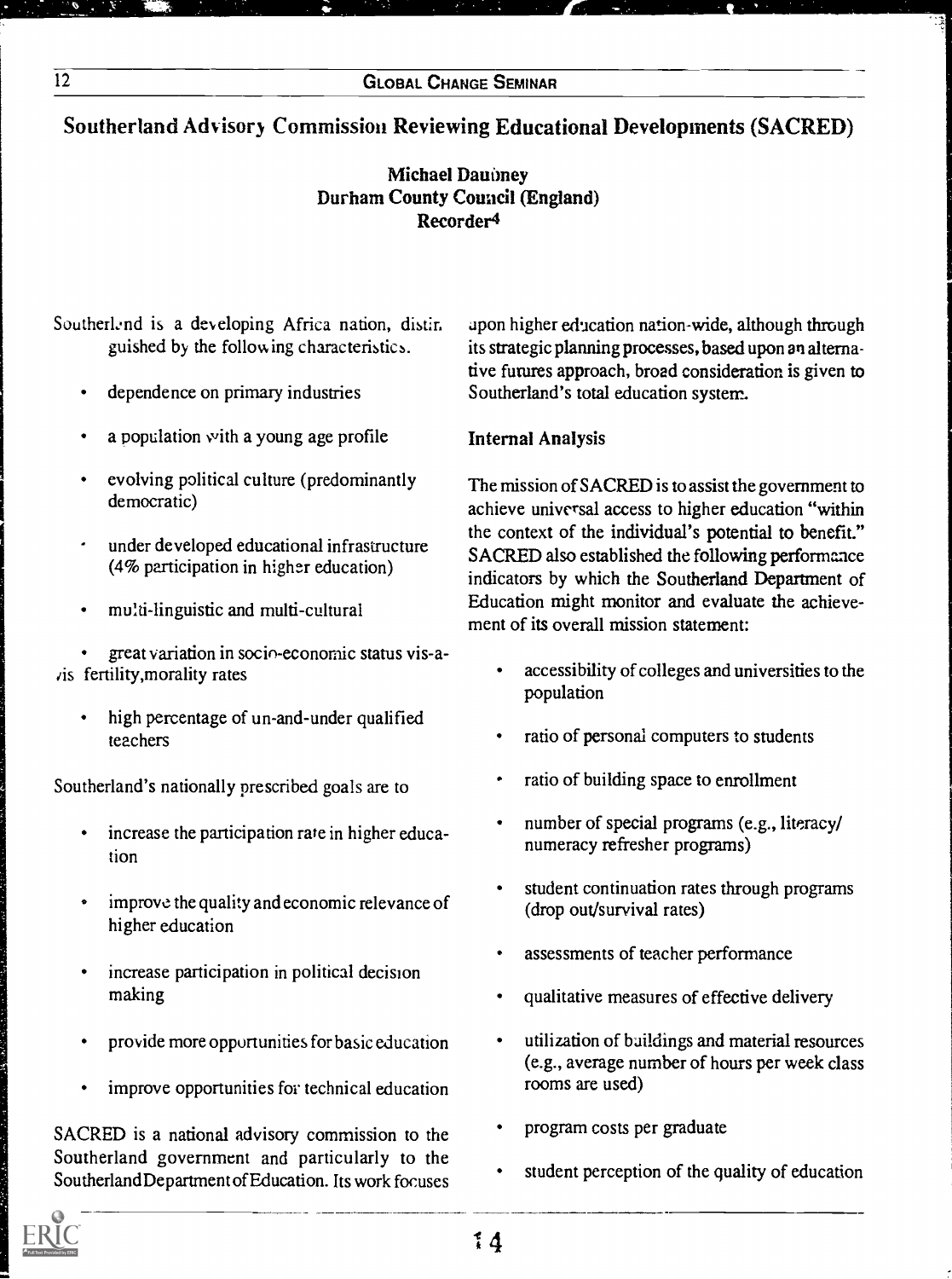## GLOBAL CHANGE SEMINAR 13

## External Analysis

The SACRED planning committee identified the following five critical trends:

- ST1: State subsidy to higher education institutions
- ST2: The ratio of desktop computers (PCs) to full-time equivalent student numbers (FTEs) in higher education
- ST3: The stability of the political environment in Southerland
- 5T4: The demand for access to higher education
- 5T5 The extent of dissatisfaction with higher education programs by students

In the time allowed for planning, the commission forecast two trends, ST1 and 5T2. The level of ST1, state subsidy to colleges and universities, was seen to increase (in constant dollars) to the year 2000. The level of ST2, the PC to FTE ratio, was seen to double by the year 2000 The implications of these trends were as follows:

- need for an increased subsidy to higher education institutions
- greater need for cost effective use of government subsidy (effectiveness, efficiency, economy)
- . a growing blockage of student access
- greater pressure on private organizations (e.g. industry), to donate to higher education institutions as the state's contribution to higher education institutions declines in relative terms; and a corresponding expectation that the strategic direction of colleges and universities will become more influenced by  $SE3:$ non-state stake-holders

Given this analysis, SACRED's planning team made the following recorr...nendations:

- develop a national campaign to encourage private sector organizations to enter partnership with the state in supporting higher education
- write a national statement by government leaders giving commitment to a policy of power sharing in relation to higher education funding
- grant greater freedom to all higher education institutions to change their own mission statements (redefmition of roles and functions) in the light of forecasted trends
- introduce a program of national cost effectiveness to ensure that colleges and universities maximize resources and rationalize expenditure
- develop alternative community-based higher education learning opportunities (more open learning and distance learning models)
- target state subsidies for programs linked with economic regeneration

## Critical Events

- The SACRED planning team identified the following five critical events:
- SE1: new plentiful, man-made, basic food-stuff is produced by a bio-tech breakthrough<br>(cheap solution to the ongoing food short-<br>age crisis) (cheap solution to the ongoing food shortage crisis)
- SE2: gold dumping—the major gold producers flood the gold market as a short-term expedient thus creating a  $\iota$  'pbal exonomic crisis—massive unemployment ensues. Southerland rational unemployment rate increases within one month from 30 to 50%
- following a meeting of heads of state, a stable political coalition of southern hemi-



7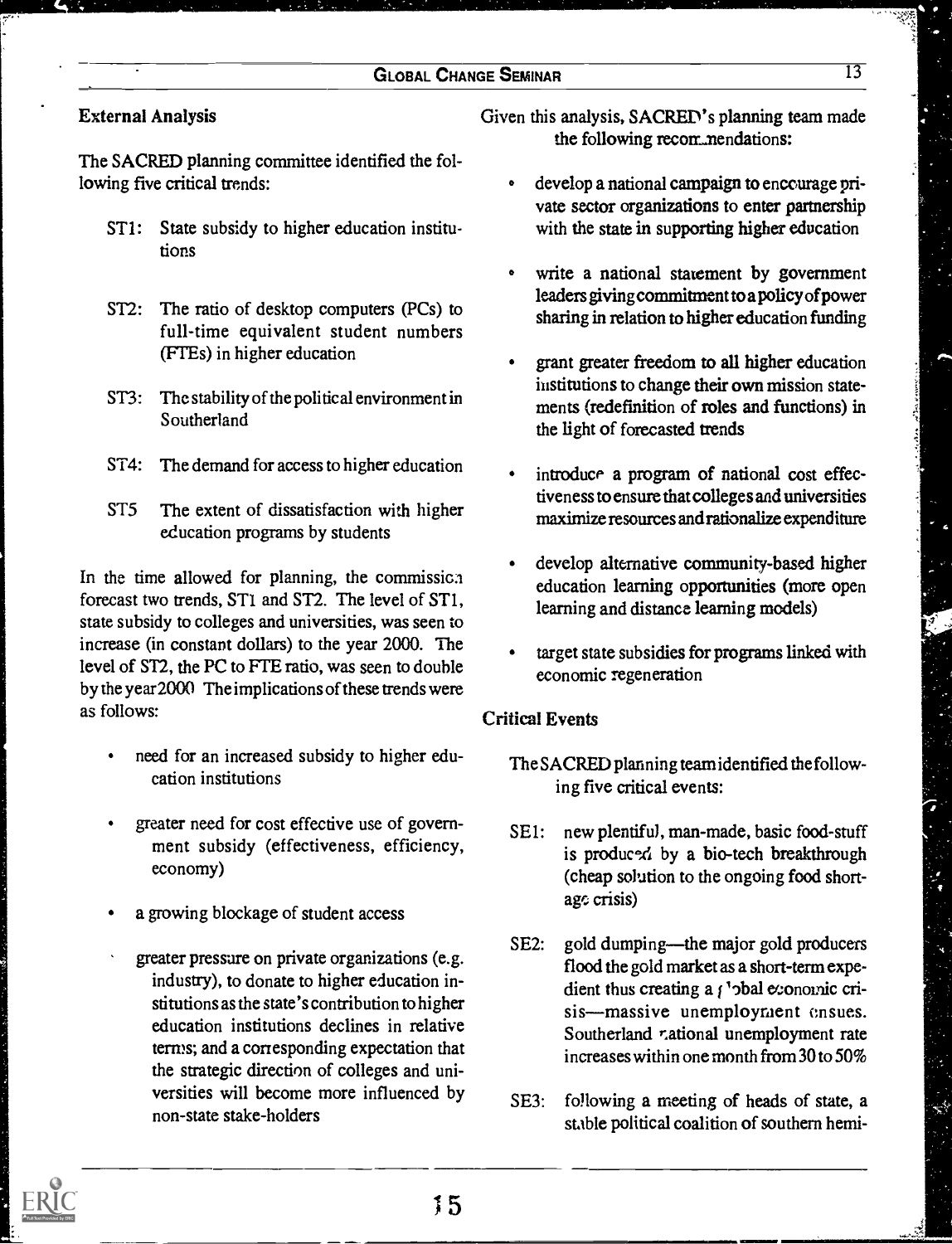sphere countries is established (quasi-federal system)

- SE4. breakthrough in new mass contraception technology acceptable to the mass of the population. Within 5 years a significant drop in the birth rate trend is noticed. Average family size drops 50% (from 6 children to 3)
- SE5. new strain of the AIDS virus detected. Immediate increase in death rate in both adult and child populations

## Cross-Impact Analysis

Using cross-impact analysis, the commission concluded that an economic crisis (e.g., gold dumping) would have the greatest impact on Sontherland. When the commission conducted a impact analysis of two trends and five events on five performance indicators (PIs), the following outcomes emerged:

- An economic crisis (e.g., dumping) had the highest impact on the selecte<sup>-1</sup> performance indicators
- The Ratio PCs: FTEs had the higher impact of the two chosen trends on performance indicators

## Lessons learned

- the selection of performance indicators was critical
- some events cancel the impact of other events
- the group tended to explain impacts in Lems of strongly held paradigms of experience reality
- group members with similar experiences tend to create fewer alternative forecasts
- the importance of the following questions. what are the external factors facing a nation in terms

of education? What global <sub>-vents</sub> override national strategies

## Impact Network

The SACRED planting team conduced an impact network of the implications of gold dumping:

- First Order Impacts
	- loss of foreign earnings
	- increased unemployment
	- exchange rate collapse
	- import restrictions
- 2. Second Order Impacts
	- review higher education funding cuts
	- restrictions on the availability of educa- $\bullet$ tional equipment
	- restriction on overseas travel
- 3. Third Order Impact,
	- restriction of teacher recruitment
	- reduced volume of research
	- rationalization of higher education programs
	- inappropriate training (quality) of teachers
	- request aid from WOFHE (re: international group)
- 4. Fourth Order Impacts
	- development of alternative higher education strategies (community based, TV link ups, etc.)

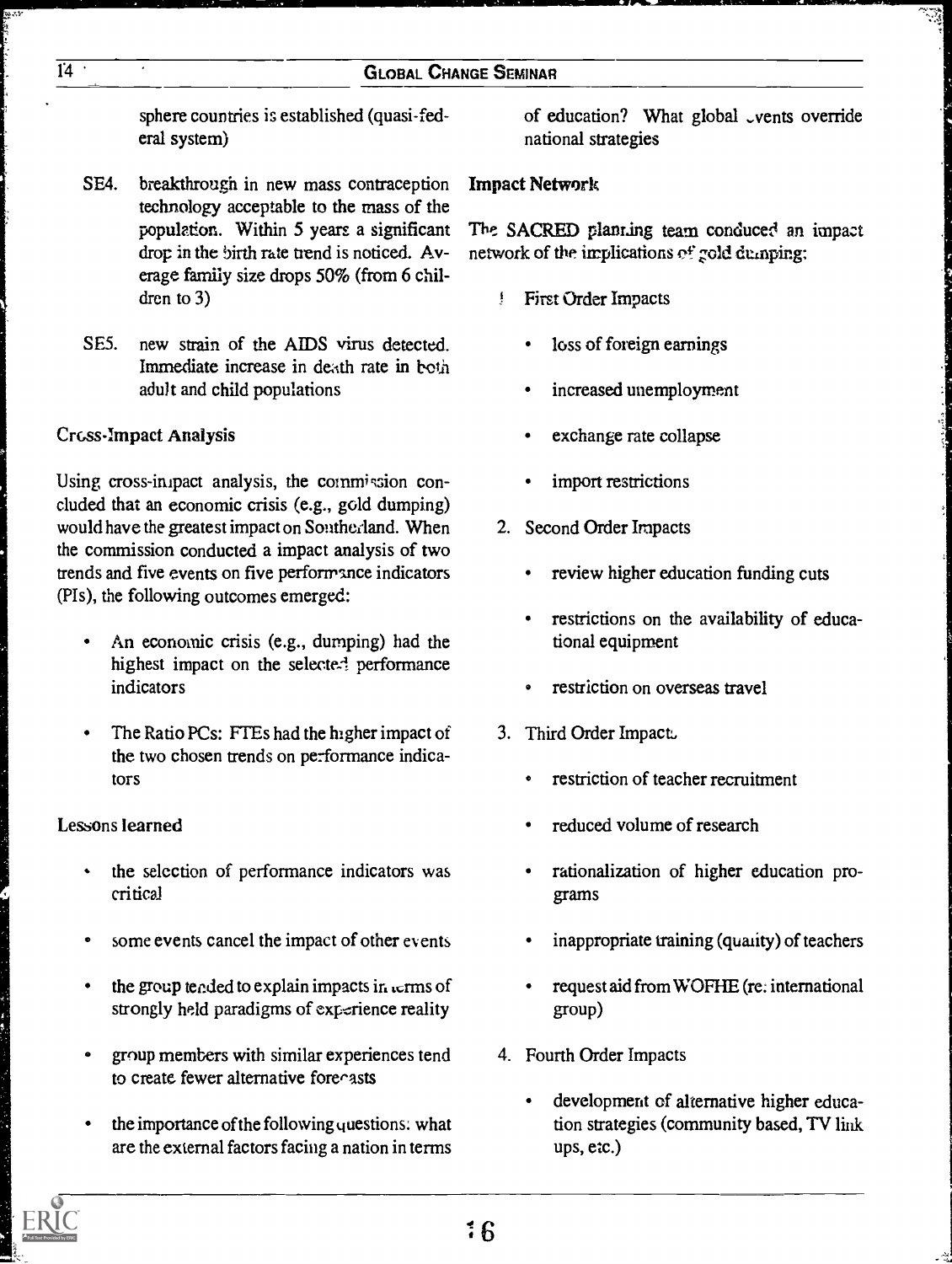- cancel external . .sultancies (e.g. PITS'  $\bullet$ overseas program)
- 5. Fifth Order Impacts
	- export Southerland's higher education program

#### Scenarios

The  $S<sub>x</sub>$   $\cap$   $\mathbb{R}$   $\mathbb{E}$   $\cap$  planning team developed two scenarics. The first scenario was derived by taking events  $SE1$  and SE4 (see above), and bi ainstorming first. second and third order impacts on the critical trends and performance indicators developed earlier. This pro\_ess created some interestii.g contradictions and sc.ne rrc ative action plana. Generally the scenario was not completed but it appeared that Southerland might need to abandon its initial mission statement and strategic objectives in favour of a survival plan focused upon health care for its citizens.

The second scenario was developed by choosing events SE2, SE3 and SE5 'see above) and applying the same methodology. In this scenario, more optimistic action plans were forecast. Such forecasts suggested economic growth, political consensus and a gradual increase in higher education participation.

#### general Conclusions

Given the relatively small size of the SACRED planning group and the similarity in thc personal biograph:es of its members, creative alternative futures did not emerge as readily as might have been expected. The application of the alternative futures methodology by the group was fascinating and insightful. The sharing of ideas and experiences during group sessions was rewarding, especially given the liberating nature of the main tasks confronting the group. While the outcomes of the role play were incomplete, experiences derived from the use of the planning methodology were challenging and they stimulated greater understanding of planning processes.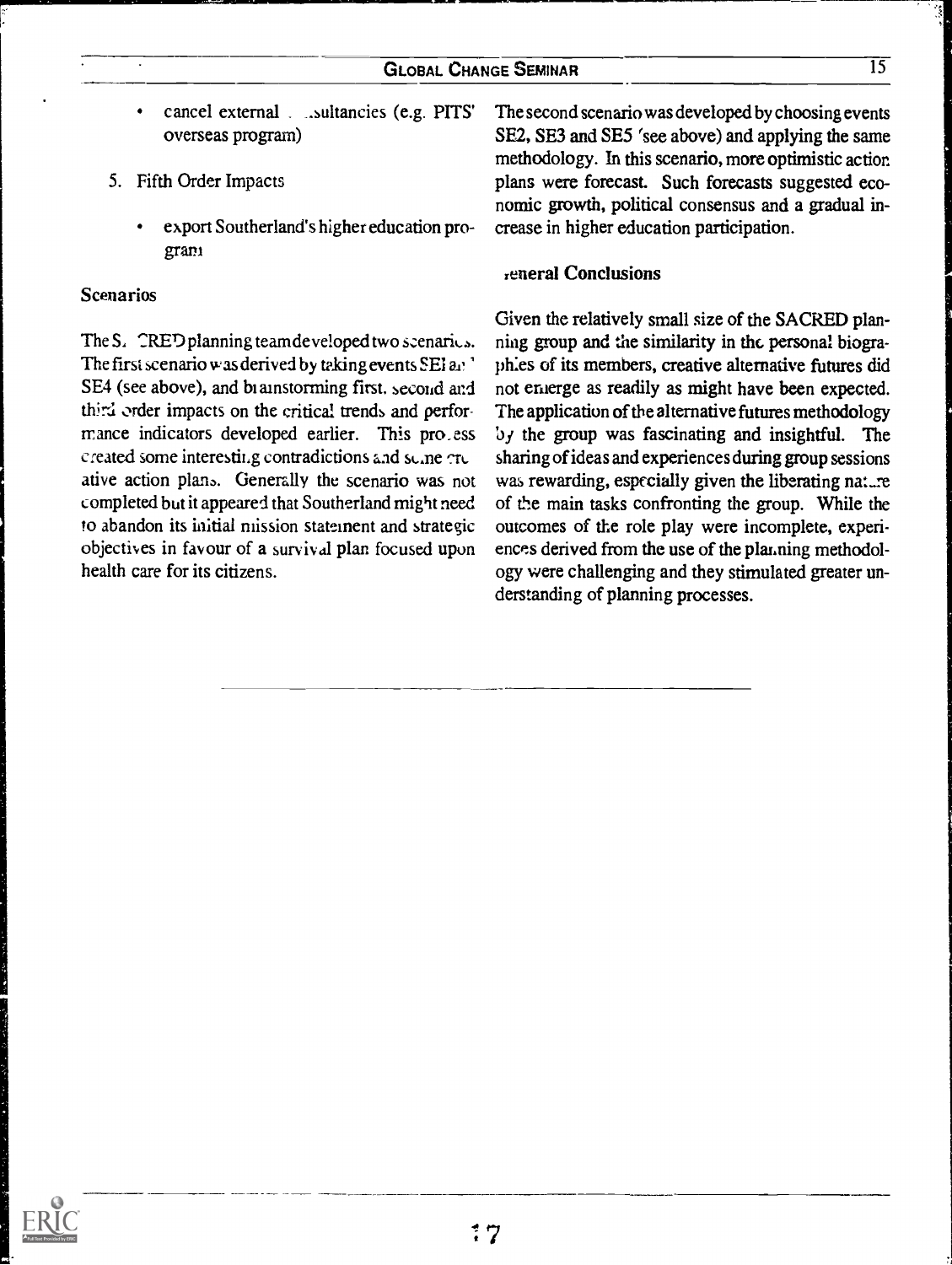## World Organization for tie Future of Education (WOFF1E) Louise McDonald Perica Lancaster University Recorder<sup>5</sup>

WOHFE is an international organization designed to aid co-ordination and co-operation in global higher education. WOFHE serves all institutions, organizations and individuals concerned with higher education. Its raison d'être is:

- $\bullet$ The need for such an organization, which does not exist at this time. Current organizations are fragmented and parochial.
- $\bullet$ Effective international higher education is crucial for global sustainability, for quality of life and for the development of human potential.

## Goals

WOFHE aims to establish and maintain an interna tional databaze, accessible online, for matching conference-goers and available funding.

WOFHE intends to develop links and act as a clearinghouse for a variety of issues pertinent to higher education including:

- international cultural exchange
- co-ordination and co-operation in higher education
- mobil: -ation of international funding
- sharing of innovative models and ideas
- developing the role of higher edacation in global issues

## Performance Indicators for WOFHE

- Membership numbers
- Diversity of membership
- Size of database (i.e., level of usage; number of subscribers)
- Amount of money available for distribution

## Critical Trends

- WT1: Environmental degradation continues
- WT2: The global population continues to increase
- WT3: The knowledge explosion continues, with major developments in the fields of information technology (IT), artificial intelligence (AI) and biotechnology
- WT4. The diversity of colleges and universities in the world continue to increase
- WT5: Conflicts, particularly in the Middle East, Africa and Asia increase

## Forecasts of Two Trends

The WOFHE planning team forecast two trends:  $W<sub>13</sub>$ (knowledge explosion) and WT4 (number of colleges and universides). The median estimate for WT3 was that there won'd be a  $100\%$  increase in knowledge base between 1990 and 2000. Moreover, it was thought that the developments in the fields of IT, AI etc., will be made easily accessible and sufficiently inexpensive for their widespread adoption by society. The median

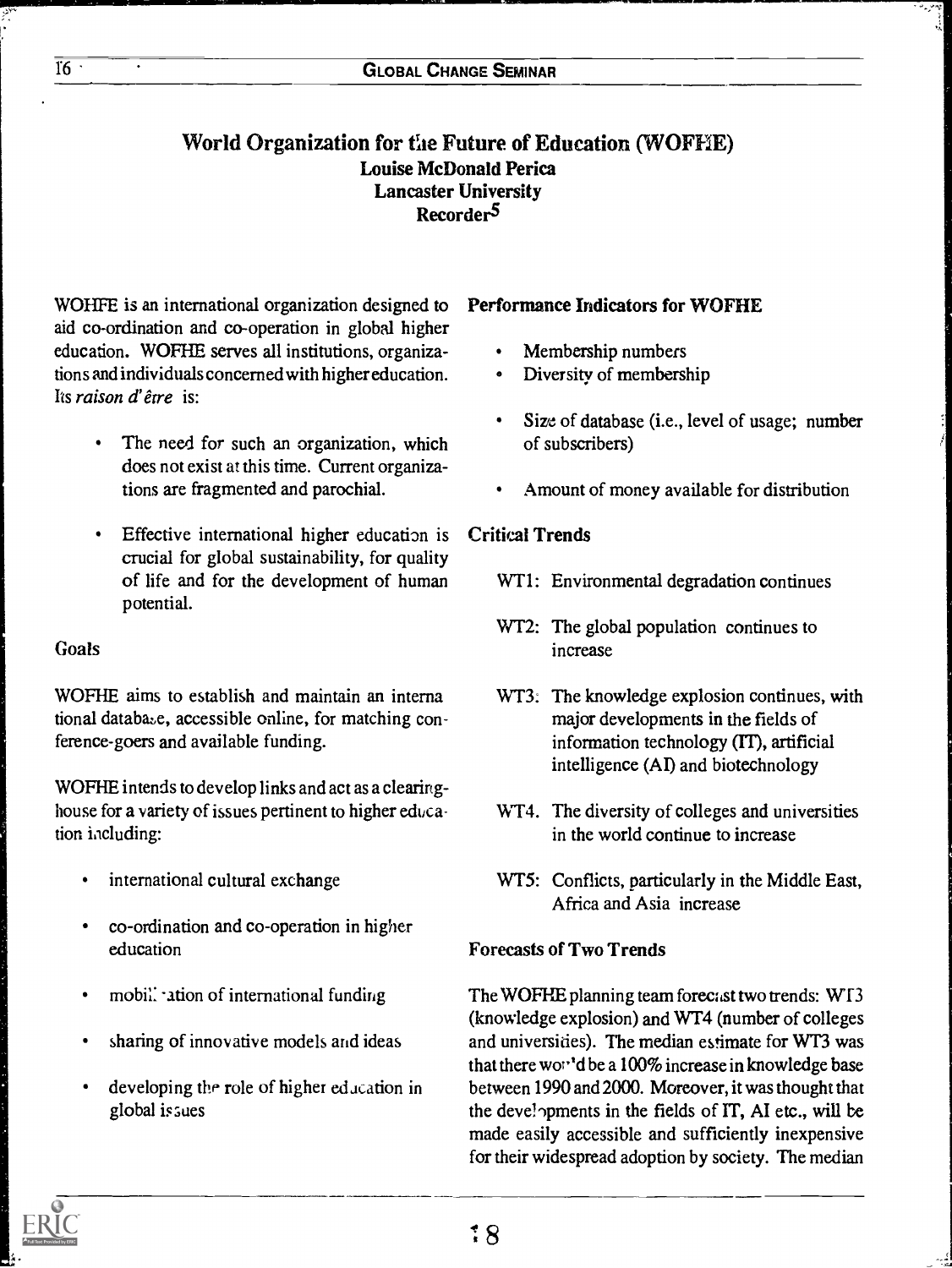### GLOBAL CHANGE SEMINAR 17

estimate for WT4 was that there would be a 30% increase in the amount of diversity of colleges and universities worldwide by the year 2000. This forecast was based upon an assumption that an increasing number of private organizations and individuals would enter into the field and that there would be a demand for their services.

## Critical Events

The WOFHE planning team identified the following critical events:

WE1: A breakthrough in artificial intelligence, creating the interactive electronic teacher

WE2: A global epidemic of another infectious disease

WE3. The collapse of Western economies

WE4: UNESCO becomes an effective, apolitical organization

WE5: Escalation of Middle Eastern hostilities seriously disrupts supplies of crude oil

#### Cross Impact Analysis

The primary results of the cross-impact analysis exercise were as follows:

The economic collapse of the Western financial system and war in the Middle East were seen having the greatest impact on the other events.

Diversification in higher education providers and the knowledge explosion had a positive impact on WOFHE's performance indicators.

#### Impact network

The WOFHE planning tean. chose to do an impact analysis that indeed higher education institutions would be 30% more diverse in  $\leq$  2 year 2000 than they were in 1990. The first order impacts of this event were the creation of a new group of education providers, with

the consequent need to introduce them to the extant WOFHE user group through international meetings. This would require additional *research* and the subsequent expansion of the WOFHE database.

The second order impacts were the need to foster and encourage the development of both formal and informal networks amongst the WOFHE clients, old and new. The new clients will create a need to develop research priorities within WOFHE, as diversification of providers will mean a diversification of the means of providing education. There would also be a need for more contact within international higher education, to keep abreast of the new developments.

Third order impacts were a need to decide who does the research and the need to provide funding for such activities.

Fourth order impacts were publishing and disseminating the results of the research, meetings and conferences.

All of this was within a framework dominated by the need to find financial resources to support all these activities.

#### Scenarios

The WOFHE planning team developed two scenarios based on several environmental assumptions:

- No major world conflicts
- By mid-90s the EC is successful, and includes several Eastern European states
- With the end of the Cold War, funding is freed  $\bullet$ from defense budgets
- Information technology development is freed from defense sector resulting in a commercial techno-boom
- Trends toward\_ moderation in extremist religious organizations
- Multi and trans-national organizations see long term value in increased investment in education, in particular international education

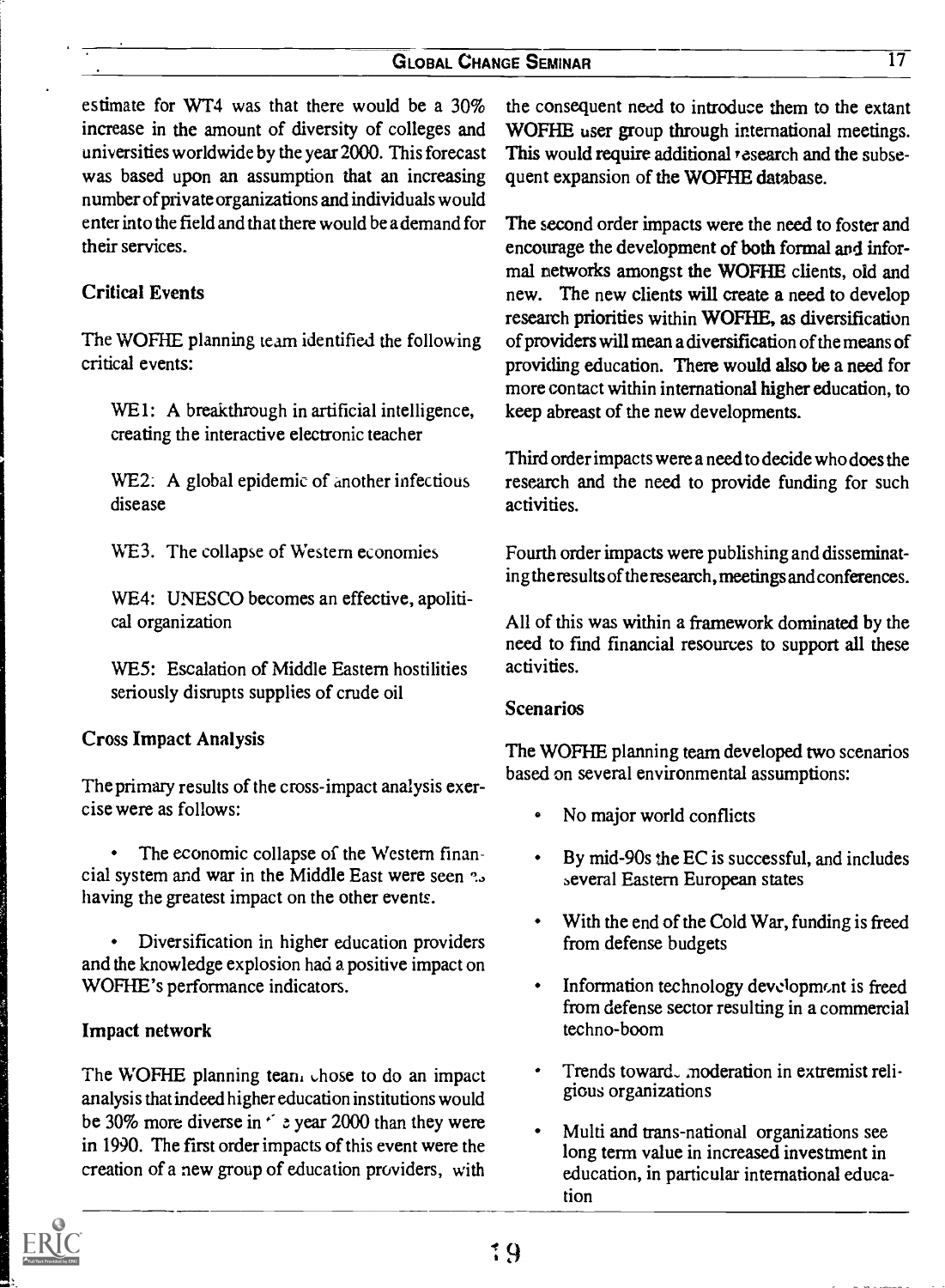Mrs. Thatcher is not the only role model for thenew generation of women in international leadership positions

The two scenarios described below forecast the failure of WOFHE in the face of a successful UNESCO

(Scenario A) which absorbs what remains of WOFHE or the establishing of WOFHE as a creditable organization, (Scenario B) with international recognition of its expertise and its significant role in international education.

#### TWO SCENARIOS FOR WOFHE

#### GLOBAL EVENTS 1994 - Three Latin American countries elect leaders with careers in the university sector 1993 - China and Japan change leadership - woman PM elected in Japan 1995 - A third of EC states have women premieres 1996 - Two international summits. the environment and education I lead to UN action 1998 - UN elects an environmental and education orientated president (another woman) 2000 - US elects a woman president who is committed education and environmental issues 2001 UNESCO is redirected and becomes an effective international body SCENARIO A WOFHE brings together new leaders from Asia and Latin America with EC and Eastern Europe WOFHE has key role in directing IT techno-bloom and expands its database and research functions Recession causes smaller nations and TNCs to make harder choices about funding education WC. HE's growth limited by funding restrictions UN holds more intemational conferences run on WOFHE models Competition between WOFHE and UN for conerences and funding, WOFHE top staff turnover - two retire, two to UN WOFHE decides to transfer its database to UNESCO by 2005 SCENARIO B WOFHE responds to the fiscal crunch by raising funds from nongovernment sources, specializing in a narrower set of services and increasing visibility WOFHE initiates discussions with and identify mutual interests and overlapping services - reviews mission WOFHE responds to East Eurnpean needs faster than UN WOFHE proposes to act as special agent for UN to capitalize on existing expertise within WOFHE UN sends senior staff to WOFHE for traning WOFHE signs formal aggreement with UN, with agreement that 'deal is off if UNESCO reverts to 20th century paradigms

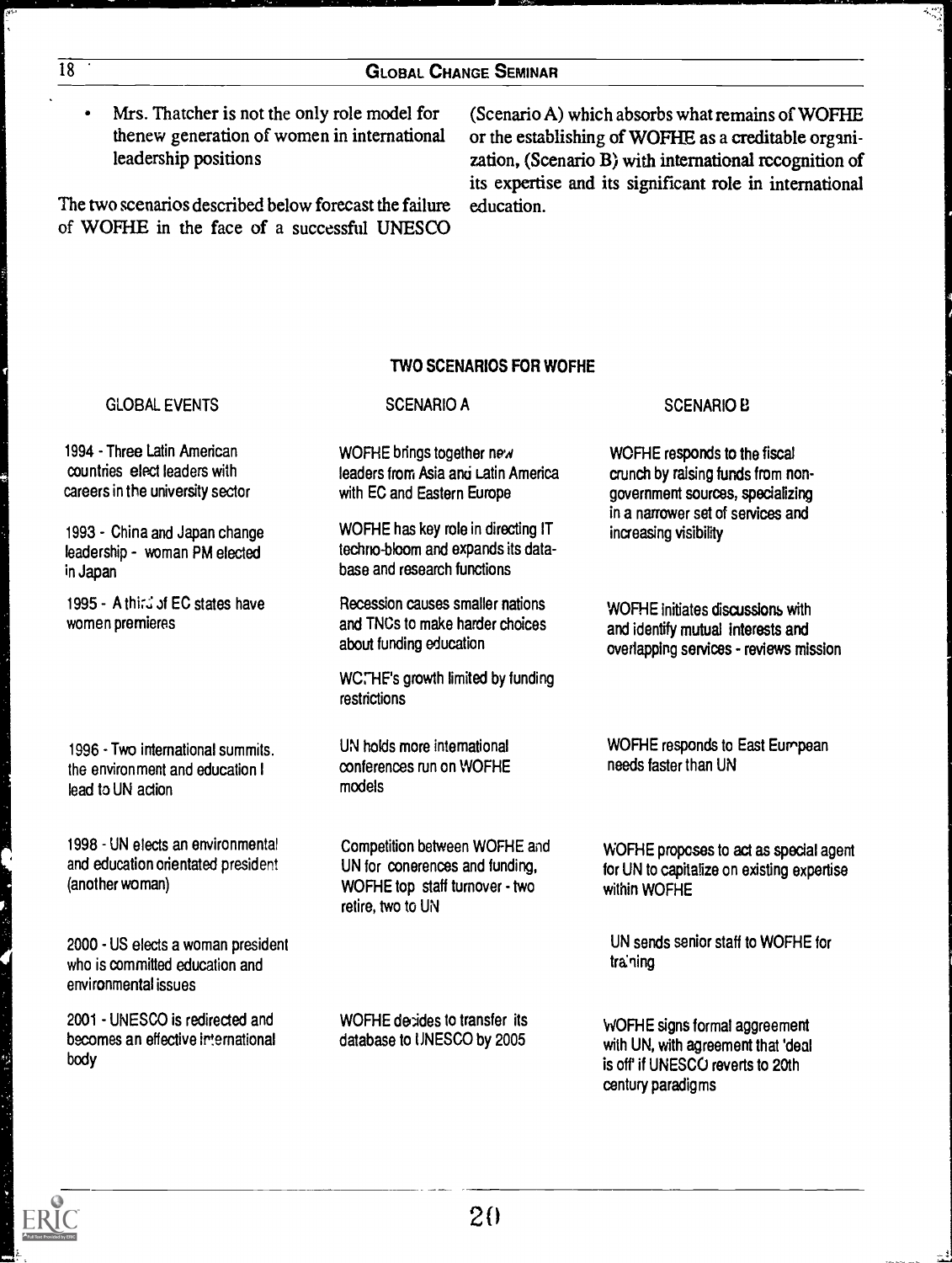## **ENDNOTES**

II would like to express my appreciation to a number of individuals without whose assistance this seminar, and, therefore, this edition of the Ne sletter would not have been possible. Dolores L. Bu-ke not only served as a financial cosponser of the seminar, but also edited the handbook distributed to each seminar participant and performed many services during the seminar to enhance its value, including participating in an evening dialogue on faculty recruitment with the keynote speaker, Gareth Williams. L avid W. Peterson, PRI Associates, another seminar cosponser, handled all North American advertisement and registrations. Chris de Winter Hebron and Doreen J. de Winter Hebron of H+E Associates not only managed the seminar in a superb fashion, but contribute  $\frac{1}{2}$  lbstantively to it. The participants in the seminar responded magnificently to a demanding schedule using new techniques and ways of thinking that, as the recorder of one group stated, "made our heads hurt!" Finally, I want to thank the group reco: ders who went above and beyond the call of duty in preparing reports that I have heavily edited. The responsibility for the content and substance, and for any errors in intrepreting the reports, is mine.

<sup>2</sup>Members of this group were Haji Abdullal. (Universiti Burnei Darussalam), Peter Allsopp (New College Durham, England), L. R. Brunyee, (">phuthatswana, South Africa), Robert Burridge (University of New Brunswick, Canada), Robert Cuttino (Vanderbilt University, USA), Eric de Leeuw (Free University of Brussels), George Gordon (Univ tyu of Strathclyde, Scotland), Bryan E. Husband (Keyano College, Canada), Charles H. Jago (Huron College, Canada), Chris Kapp (University of Stellenbosch, Louth Africa), Lawrence Ladd (Tufts, USA), M. R. Malope (University of Bophuthatswana, South Africa), I. S. W. Steyne (The Academy, Nambia), and Paul Stubbs (John Abbott College, Quebec).

<sup>3</sup>Other participants in this group were Seam

Braakman (Groningen Polytechnic, Netherlands); Barry K. Gooch (London School of Hygiene and Tropical Medicine); Art Heidebrecht (McMaster University, Canada); Harr) Martens (Limburg University Centre, Belgium); Alison McNeill Hordern (Brandon University, Canada); Len Moore (Welverhampton Pc'ytechnic, England); Walter Mosetlhi (University of Bophuthatswana); David Tennant (Technikon Mangosutbu, South Africa), Colin Webb (University of Natal, South Africa), and Lewis Wright (University of Texas at Austin).

40ther members in this group were Randal Grebe (University of Port Elizabath, South Africa), Maikassum Tingrl (University Brunei Darussalam), Gerrit Boonstra (University ef Orange Free State, South Africa), A .R.F. Ibrahim (Univesity of Helwan, Egypt), Jeanne Maheus, Tele (University of Quebec, Canada), and Karen Toombs (Development Bank of Southern Africa).

50ther members of this group were Marjorie Allen (Sheffeld University, England), Derek Coetze (Bank of Southern Africa), Katherine Hanson (Consortium on Financing Higher Education, USA), Cees Van Der Kooij (Rijkshogeschool in Groningen, the Netherlands), Bud Leeds (Middlebury College, Vermont), and Doreen de  $\mathcal{N}$  inter Hebron (H + E Associates).

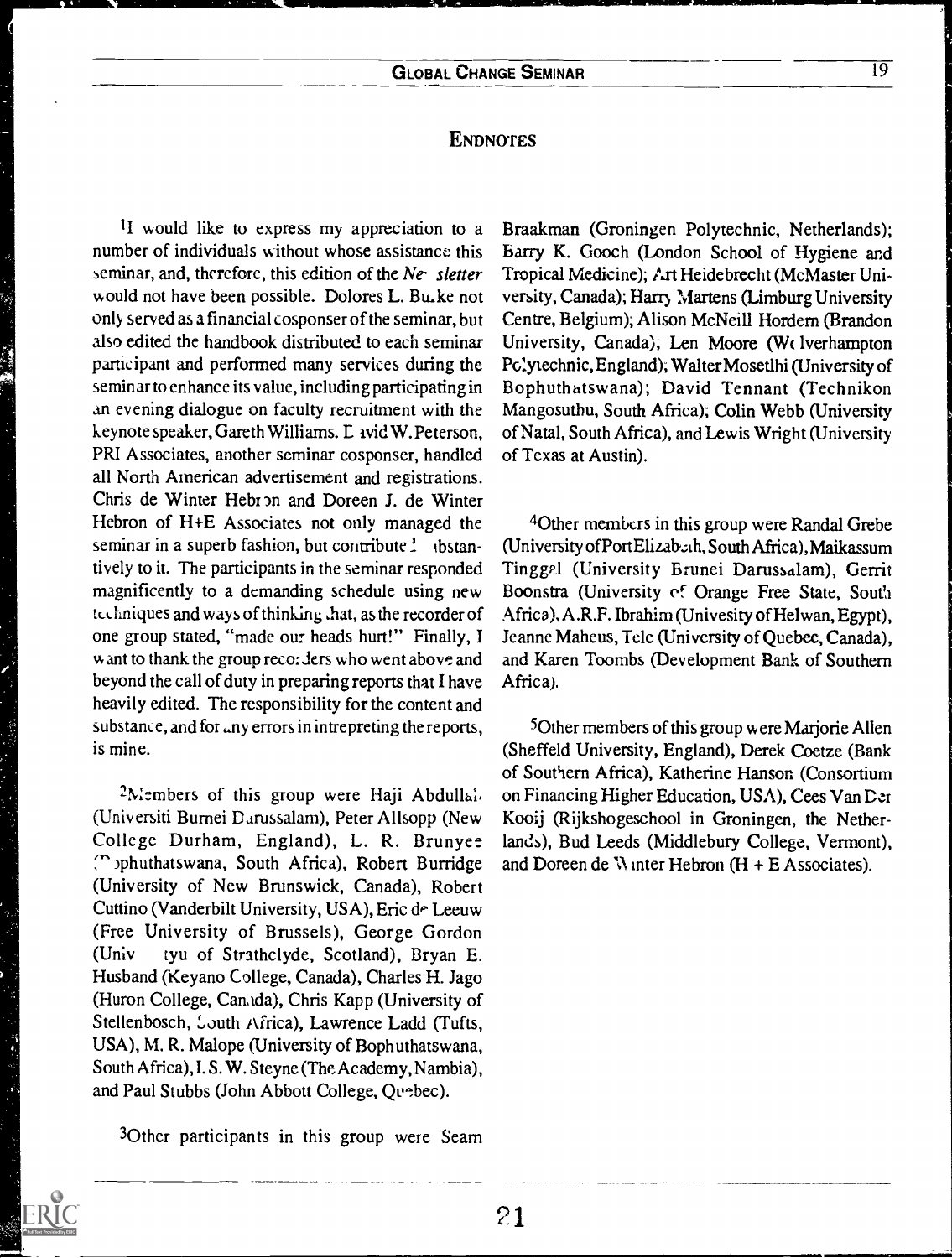## BIBLIOGRAPHY AND GENERAL REFERENCES

- Aguilar, F. J. (1967). Scanning the business environment. New York: MacMillan.
- Alter, S., Droonick, R., and Enzer, S. (1978). A modeling structure for studying the fiaure. (Report No. M-33). Los Angeles, CA: University of Southern California, Center for Futures Research.Andrews, K.R. (1971). The concept of corporate strategy. Howewood, IL: Dow Jones-Irwin.
- Ansoff, H. I. (1975). Managing strategic surprises by response to weak signals. California Mu.tagement Review, 18(2), 21-33.
- Armstrong, J.S. (1978). Long-range forecasting. New York: Wiley.
- Asher, W. (1978). Forecasting: An appraisal for policy makers and planners. Baltimore, MD: The Jehn Hopkins University Press.
- Ashley, W. C. and Hall, L. (1985). Nonextrapolative strategy. In J.S. Mendell (Ed.), Nonextrapolative methods in business forecasting (pp. 61-76). Westport, CT: Quorum Books.
- Barker, J. A. (1989a). Discovering the future: The business of paradigms. Lake Elmo, MN: *ILI* Press.
- Barker, J.A. (1989b). Discovering the future. Facilitator's guide. Burnsville, MN: Charthouse Learning Corp.
- Barker, J.A. (1989c). Discovering the future. [video tape]. Burn.,ville, MN. Charthouse Learning Corp.
- Becker, H. S. (1983). Scenarios: Importance to policy analysts. Technological <sup>-</sup>orecasting and Social Change, 18, 95-120.
- Blaylock, B. K. and Reese, L. T. (1984). Cognitive style and the usefulness of information. Decisi  $n$ Science, 15, 74-91.
- Boucher, W.I. (1975). An annotated bibiography on

cross-impact analysis. Glastonbury, CT: The Futures Croup.

- Boucher, W.I. (Ed.). (1977). The study of the future: An agenda for research. Washington,  $\Gamma$ C: US Government Printing Office.
- Boucher, W.I. (19S4). PDOS Technical Advisors' Final Report: Chapters Prepared by Ber ;on International, Inc. Preparedfor the Futures Team of the Professional Development of Officers Study (PDOS), Office of the U.S. Army Chief of Staff. Torrance, CA: Benton International.
- Boucher, W. I. (1985). Scenario and scenario writing. In J.S. Mendell (Ed.), Nonextrapolative methods in business forecasting (pp. 47-60). Westport, CT: Quorum Books.
- Boucher, W. I. and Morrison, J. L. (1989). Alternative recruiting environments for the  $US$ . Army. Alexandria, VA: Army Research Institute.
- Boucher, W.I. (1982). Forecasting. In J. S. Nagelschmidt, (Ed.). Public affairs handbook: Perspectives for the 80's (pp. 65-74). New York, NY: AMACOM.
- Boucher, W.I. and Neufeld, W. (1981). Projections for the U.S. consumer finance industry to the year 2000: Delphi forecasts and supporting data, Report R-7. Los Angeles: Center for Futures Research, University of Southern California.
- Boucher, W.I. and Ralston, A. (1983). Futures for the U.S. Property/Casualty Insurance Industry: Final Report, Report R-11 . Los Angeles: Center of Futures Research, University of Southern California.
- Boulton, W. R., Lindsay, W. M. Franklin, S. G., and Rue, L. W. (1982). Strategic planning: Determining the impact of environmental characteristics and uncertainty. Academy of Management Journal, 25, 500.509.
- Bourgeois, L. J. (1980). Strategy and environmen A

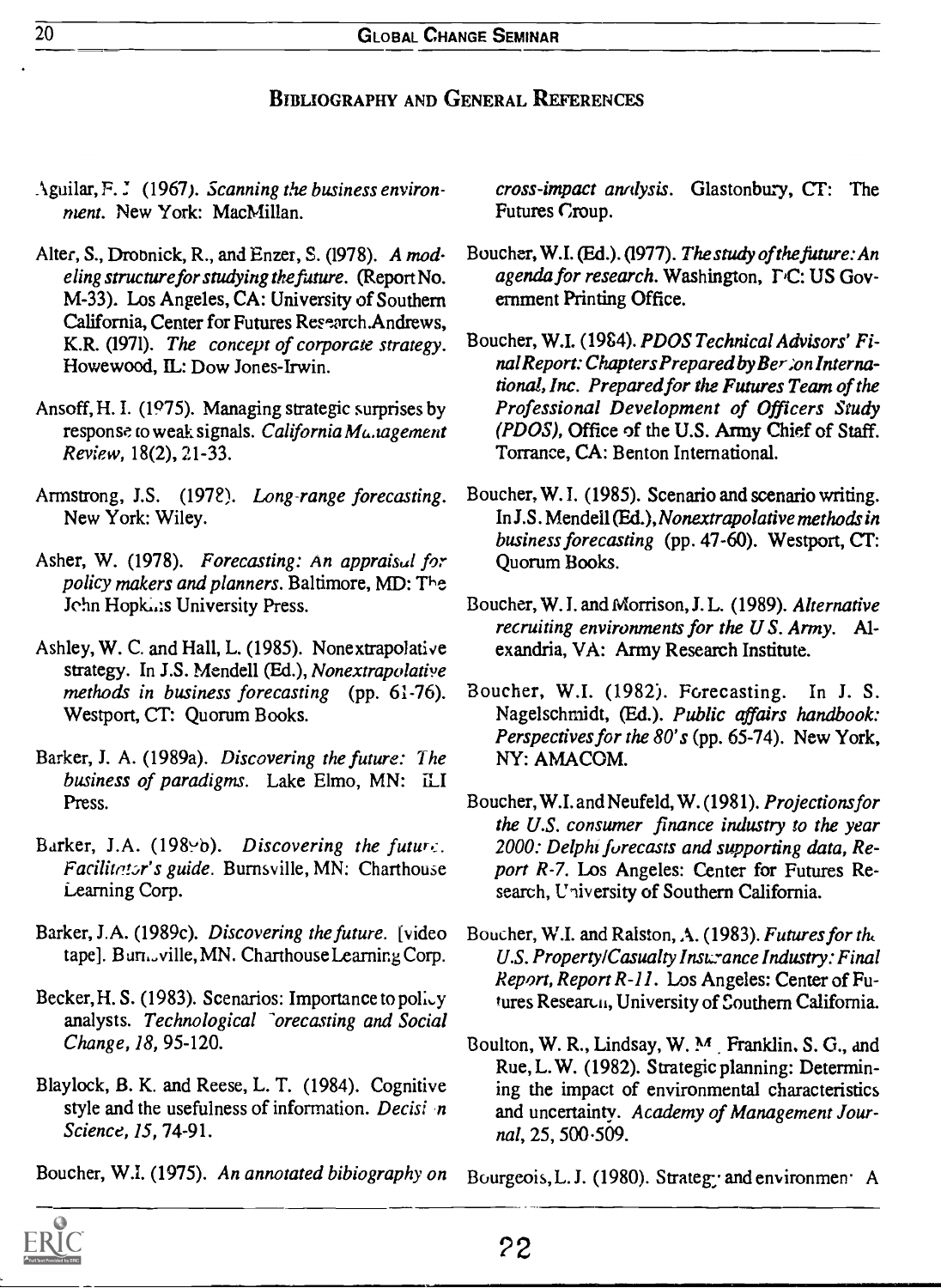conceptual integration. Academy of Management Review, 5, 25-39.

- Cameron, K. (1993). Strategic reponses to conditions of decline. Journal of Higher Education, 54, 359- 380
- Campbell, G. S. (1971). Relevance of signal monitoring toDelphi/cross-impact studies. Futures, 3,401-404.
- Cleland, D.I. and King, W.R. (1974). Developing a planning culture for more effective strategic planning. Long-Range Planning, 7 (3), 70-74.
- Coates, J. F. (1985). Scenarios part two: Alternative futures. In J. S. Mendell (Ed.), Nonextrapolative methods in business forecasting (pp. 21-46). Westport, CT: Quorum Books.
- Coates, J. F. (1986). Issues management. How you plan, organize, and manage issues for the juture. Mt. Airy, Md: Lomand.
- Cope, R. G. (1978). Strategic policy planning: A guide for college and u tiversity administration. Littleton, CO: The Ireland Educational Corporation.
- Cope, R. G. (1981). Strategic planning, management, and decision making. Washington, D.C.: American Association for Higher Education.
- Cope, R. G. (1988). Opportunity from strength. Strategic planning clarified with case examples. Washington, D.C.: Association for the Study of Higher Education
- Dalkey, N. and Helmer, 0. (1963). An experimental application of the Delphi method to the use of experts. Management Science, 9 (3), 458-467.
- Darling-Hammond, Linda. (1989 March). Two secnarios for the year 2000: The future of teaching. Educational Digest, 54 7-10.
- Goldfarb, D.L. and Huss, W.W. (1988). Building scenarios for an electric utility. Long-Range Planning, 21, 79-85.

Gollattscheck, J. F. (1983). Strategic elemcnts of

external relationships. In G. A. Myran (Ed.), Strategic management in the community college (pp. 21-36). New Directions for Community Colleges, No. 44. San Francisco: Jossey-Bass.

- Gordon, T. J. (1977). The nature of unforeseen developments. In W.I. Boucher (Ed.), The study of the future. (pp. 42-43). Washington, DC: US Government Printing Office.
- Gordon, T.J., Rochberg, R., and Enzer, S. (August, 1970). Research on cross-impact techniques with applications to selected problems in economics, political science, and technology assessment, Report R-12. Menlow Park, CA: Institute for the Future.
- Gray, D.H. (1986). Uses and misuses of strategic planning. Harvard Business Review, 64 (1), 89-97.
- Guerjoy, H. (1977). A new taxonomy of forecasting methodologies. In W.I. Boucher (Ed.), The study of the future: An agenda for research. Washington, D.C.: US Government Printing Office.
- Halal, W. E. (1984). Strategic management: The state-of-the-art and beyond, Technological Forecasting and Social Change, 25, 239-261.
- Hambrick, D.C. (1982). Environmental scanning and organizational strategy. trategic Management Journal, 2, 159-174.
- Harrold, R. (1987). The context and practice of higher education policy and planning in Australia. Planning for Higher Education, 15:3, 5-11.
- Ilawken, P., Ogilvy, J., and Schwartz, P. (1982). Seven tommorrows. New York: Bantam.
- Hearn, J. C. (1988). Strategy and resources: Economic issue in strategic planning and management in higher education. In J. C. Smart (Ed.), Handbook of iheory and research in higher education (pp. 212- 281). New York: Agathon.
- Hearn, J.C. and Heydinger, R.B. (1985). Scanning the university's external environment. Journal of Higher Education, 56(4), pp. 419-445.



 $53$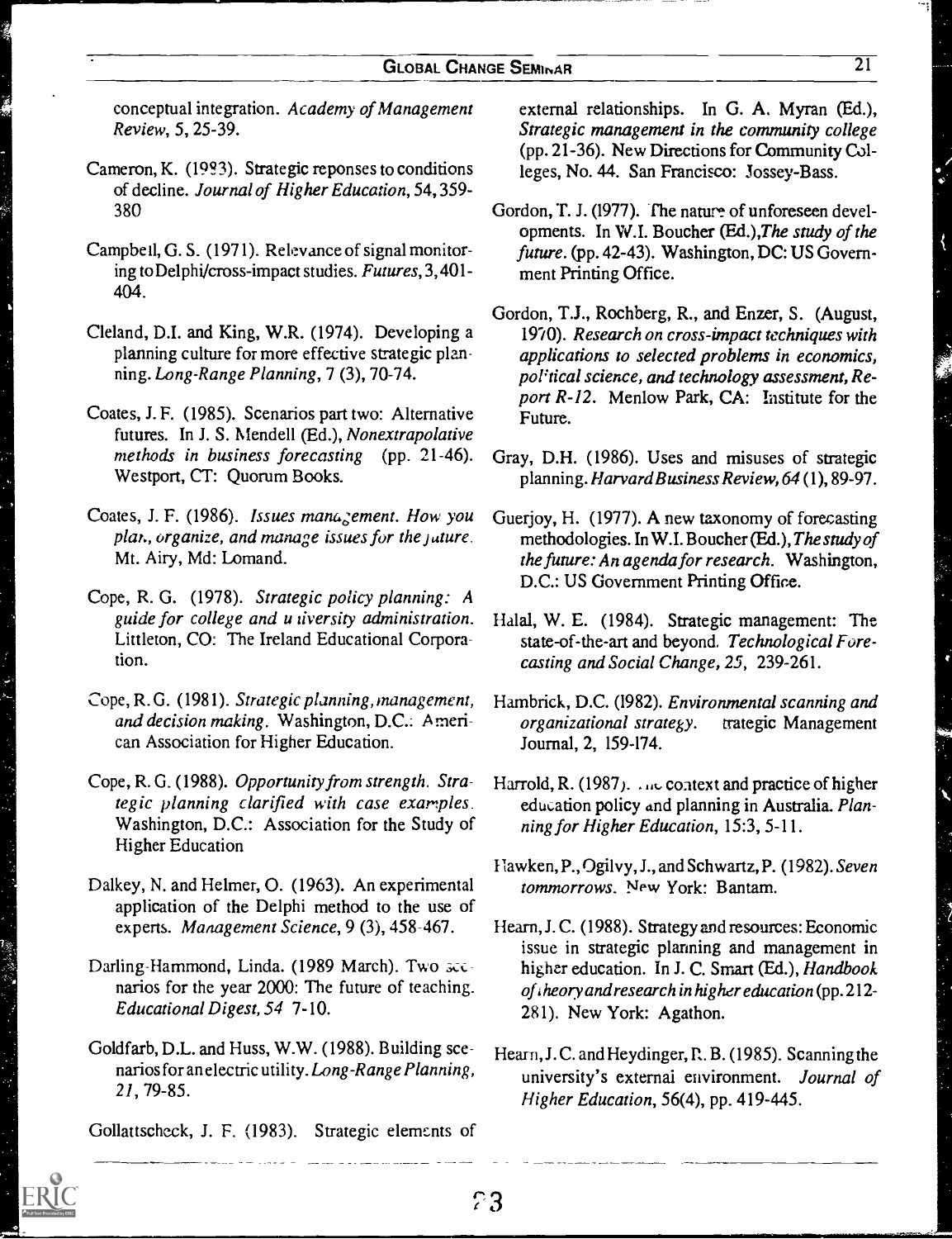- Helmer, O. (1983). Looking forward: A guide to futures research. Beverly Hills, CA: Sage.
- Henckley, S.P. and Yates, J.R. (Eds.). (1974). Futurism in education. Methodologies. Berkeley, CA: McCutchan.
- Heydinger, R. B. and Zenter, R. D. (1983). Multiple scenario analysis as a tool for introducing uncertainty into the planning process. In J. L Morrison, W. L. Renfro and W. I. Boucher (Eds.), Applying methods and techniques offutures research (pp. 51- 68). New Directions for Institutional Research No. 39. San Francisco: Jossey-Bass.
- Hirschorn, L. (1980). Scenario writing: . Jevelopmental approach. Journal of the American Institute of Planners, 46, 172-183.
- Hogarth. R.M. and Makridakis, S. (1981). Forecasting and planning: An evaluation. Management Science, 27(2), 115-138.
- Ireland, R. D., Hitts, M.A., Bettsm, R.A., and DePorras, D.A. (1987). Strategy formulation processes. Differences in perceptions of strengths and weaknesses indicates and environmental uncertainty by managerial level. Strategic Management Journal, 8, 469-485.
- Jain, S. C. (1984). Environmental scanning in U.S. corporations. Long-Range Planning, 17, 117-128.
- Jauch, L.R. and Kraft, K.L. (1986). Strategic management of uncertainty. Academy of Management Review, 11(4), 77-790.
- Kahneman, D., Slovic, P., and Tversky, A. (1982). Judgment under uncertainty: Heuristics and biases. New York: Cambridge University Press.
- Kast, F L. and Rosenzweig, J. (1979). Organization and management. A systems approach. New York. McGraw-Hill.
- Kefalas, A. and Schoderbeck, P. P. (1973). Scanning the business environment. Some empirical results. Decision Science, 4, 63-74.
- neller, G. (1983). Academic strategy. The management revolution in American higher education.

Baltimore, MD: The John; Hopkins University Press.

- King, W. (1982). Using strategic issue analysis in long-range planning. Long-Range Planning, 15, 45-49.
- Klein, H. E. and Newman, W. H. (1980). How to integrate new environmental forc into strategic planning. Management Review, 19. 40 48.
- Kotler, P. and Murphy, P. (1981). Strategic planning for higher education. Journal of Higher Education, 52, 470-489.
- Lenz, R. T. (1987). Managing the evolution of the strategic planning process. Business Horizons, 30, 74-80.
- Lenz, R. T. and Engledow, J.L. (1986). Environment analysis: The applicability of current theory. Strategic Management Journal, 7, 329-346.
- Lindsay, W. M. and Rue, L. W. (1980). Impact of the organization environment on the long-range plannir - ocess: A contingency view. Academy of Mark Jement Journal, 23, 385-404.
- Lozier, G. G. and Chittipedi, K. (1986). Issues management in strategic planning. Research in Higher Educaiton, 24(1), pp. 3-13.
- Mandel, T. F. (1983). Futures scenarios and their use in corporate strategy. In K. J. Albert (Ed.), The strategic management handbook (pp. 10-21). New York: McGraw-Hill Book Company.
- McConkey D.D. (1987). Planning for uncertainty. Business Horizons, 40-45.
- Mendell, J.S. (1985a). Putting yourself in the scenarios: A calculus of mental manipulations. In Jay S. Mendell (Ed.), Nonextrapolative methods in business forecasting (pp. 77-80). Westport, CT: Quorum Bonks.
- Mendell, J.S. (1985b). Impro $\cdot$  ing your ability to think about the future: Training your consciousness. In Jay S. Mendell (Ed.), Nonextrapolative methods in business forecasting (pp. 81-90). Westport, CT: Quorum Books.

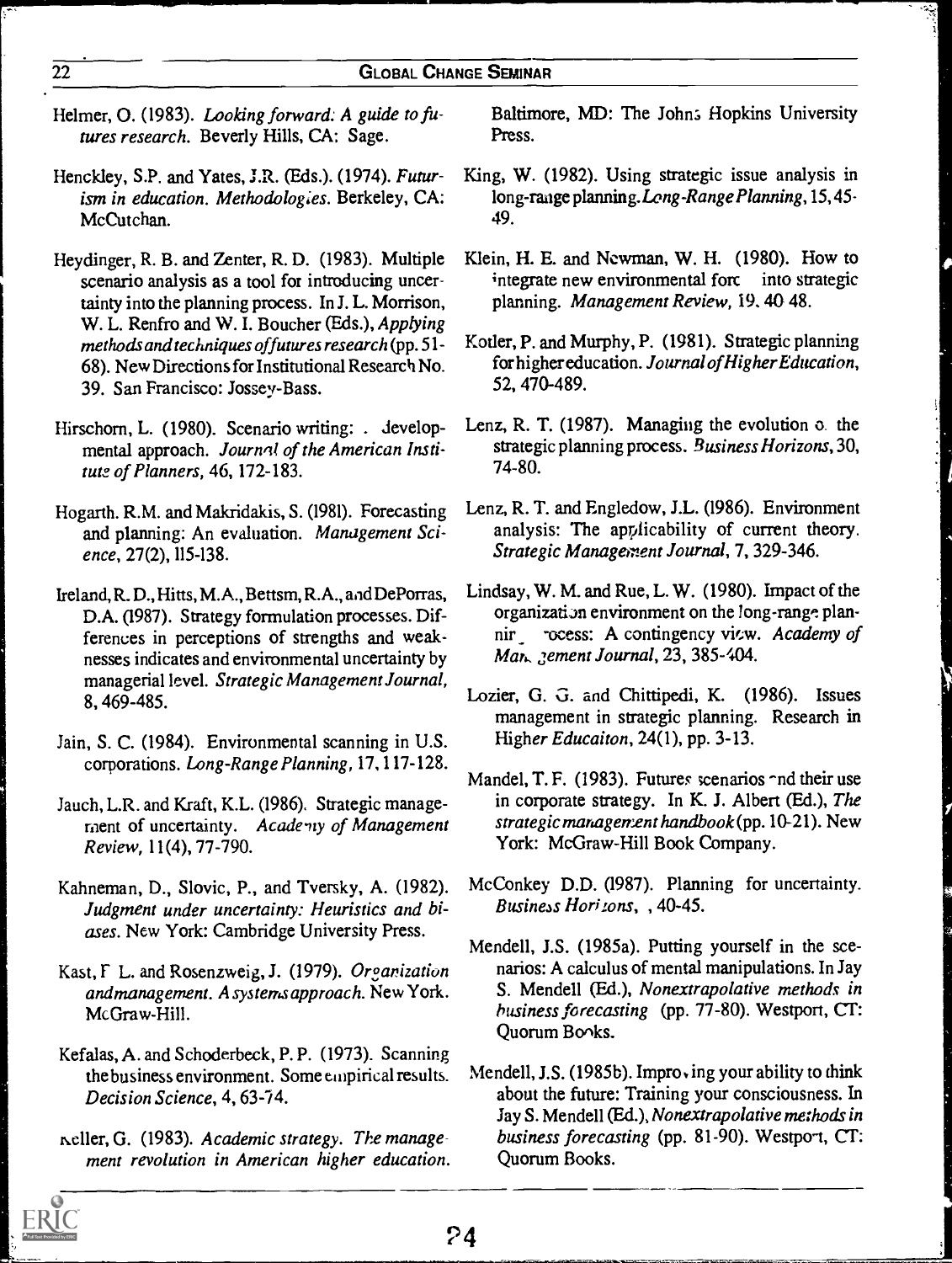- Merriam, J. E. and Makover, J. (1988). Trend watching. New York: AMACOM.
- Miller, D. and Friesen, P.H. (1983). Strategy-making and environment: The third link. Strategic Management Journal, 4, 221-235.
- Millett, S. M. (1978, October). How Scenarios Trigger Strategic Thinking. Long Range Planning 21: 61- 68.
- Milliken, F. J. (1987). Three ty pes of perceived uncertainty bout the enviromment: State, effect, and response uncertainty. Academy of Management Journal, 12(1), 133-143.
- Mitche<sup>l</sup>l, R. B. and Tydeman, J. (1978). Subjective conditional probability modeling. Technological Forecasting and Social Change, 11, 133-152.
- Mitchell, R. B., Tydeman, J., and Georgiades,J (1979). Structuring the future application of a scenario generating procedure. Technological Forecasting and Social Change, 14, 409 -428.
- Morrison, J. L. (1990). The alternative futures approach to long-range  $p^+$  ining. A handbook for Army long-range planners. Washington, D.C.: Headquarters, Department of the Army.
- Morrison, J. L. (1988, July-August). De. \_loping an environmental scanningiforecasting capability: Implications from a seminar. Paper presented at the meeting of the Society for College and Unix ersity Planning, Toronto (Ontario), Canada.
- Morrison, J. L. (1987). Establishing an environmental scanninglforecasting system to augment college and university planning. Planning for Higher Education, 15(1), 7-22.
- Morrison, J. L., and Mecca, T. V. (1989). ED QUEST-Linking environmental scanning for strategic management. Chapel Hill, NC: Copytron.
- Morrison, J. L., and Mecca, T. V. (1989). Managing uncertainty. In John C. Smart (Ed). Higher Education. Handbook of Theory and Research . New York: Agathon Press.

Morrison, J. L., and Raney, D.L. (1989). Anticipating

Future Envii, mnents to Enhance Army National Guard Planning. Washington, D.C.: National Gu--1 Bureau.

- Morrison, L L., Renfro, W. L., and Boucher, W. I. (1983). Applying methods and techniques of futures research. New directions in institutional research, No. 39. San Francisco: Jossey-Bass.
- Morrison, J. L., Simpson, E., and McGinty, D. (March, 1986). Establishing an environmental scanning program at the Georgia center for continuing etimation. Paper presented at the 1986 annual meeting of the American Association for Higher Education, Washington, D.C.
- Morrison, J. L., Renfro, W. L., and Boucher W. I. (1984). Futures research and the strategic planning process: Implications for higher education. ASHE-ERIC Higher Education Research Report No. 9, 1984. Washington, D.C.: Association for the Study of Higher Education.
- Murphy, J. J. (1989, April). Identifying Strategic Issues. Long Range Planning. 22, 121-125.
- Nadler, G. & Hibiro, S. (1990). Breakthrough thinking. Rockland, CA: Prime.
- Naisbitt, John (1990). Megatrends 2000: Ten new directions for the 1990's. New York: Warner Books.
- Nanus, B. (1979). *QUEST—quick environmental* scanning technique (Report No. M34). Los Angeles, CA: University of Southern California, Center fcr Futures Research.
- Nelms, K. R. and Porter, A. L. (1985). EFTE: An interactive delphi method. Technological Forecasting and Social Change, 28, 43-61.
- Norris, D. M. and Poulton, N. L. (1987). A guide for new planners. Ann Arbor, MI: The Society for College and University Planning.
- Ptaszynski, J. G. (1990). ED QUEST as an organizational development activity: Evaluating the benefits fo environmental scanning. (Doctoral dissertation , School of Education, University of North Carolina at Chapel Hill. 1989) University Microfilms International

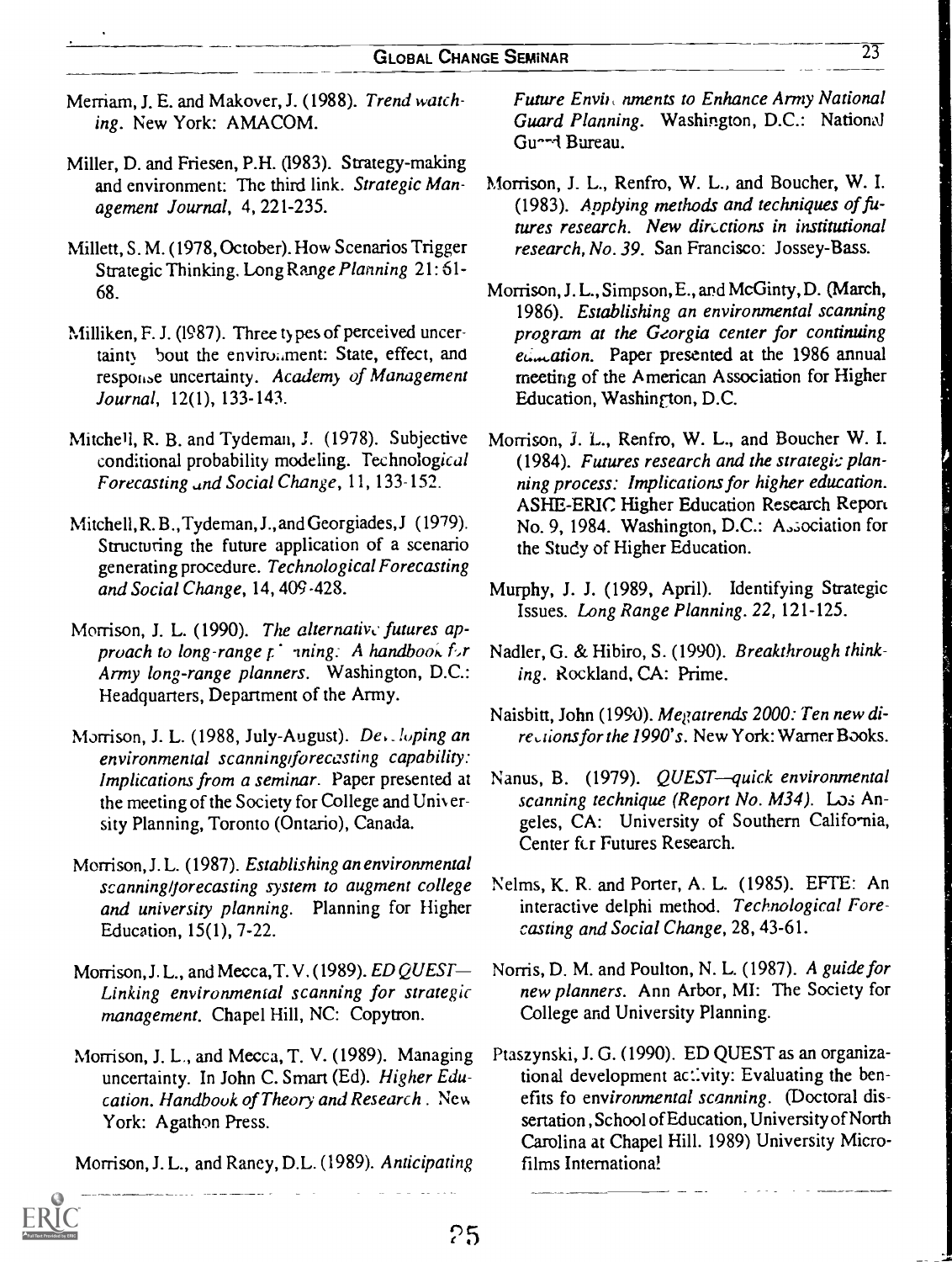- nenfro, W.L. (1980). Policy impact analysis: a step beyond forecasting. 'orld Future Society Bulletin, 14, 19-26.
- Rowacki, S. (1987, June) Post-1984 Global System Perspectives. Futures 19, 282-310.
- Sackman, H. (1974). Delphi assessment : Expert opinion, forecasting, and group process. Report R-1283-PR. Santa Monica, CA: The Rand Corporation.
- Sage, D. E. and Chobot, R. B. (1974). The scenario as an approach to studying the future. In S. P. Henckley and J.R. Yates (Eds.), Futurism in education: Methodologies (pp. 161-178). Berkeley, CA: McCutchen.
- St. John, E. (1987) Can strategic planning be applied in developing countries? A comparative perspective on policy and planning in higher education. Planning for Higher Education 15:4, 5-10.
- Salancik, J. R.. Wenger, W. and Helfer, E. (1971). The construction of Delphi event statements. Technological Forecasting and Social Change, 3, 55-73.
- Schneider, S. C. (1989). Strategy formulation. The impac . of national culture. Organization Studies. 10, 149-168.
- Shirley, R. C. (1982). I initing the scope of strategy. A tecision based approach. Academy of Management Review, 7, 262-268.
- Simpson, E., McGinty, D., and Morrison, J.L. (1987). The Universit  $j$  of Georgia continuing education environmental scanning roject. Continuing Higher Education Review, 1-19.
- Smith, P. M., Allen, J. P., Stewart, J. H. III, & Whitehouse, F. D. (1987). Creating Strategic Vision: Long-Range Planning fr Vational Security. Washington, D.C.. National Defense University Press.
- Snow, C. C. (1976). The role of managerial perceptions in organizational adaption. An exploratory study. Academy ofManagement Proceeding: 249- 255.
- Terry, P. T. (1977). Mechanisms foi environmental scanning. Long-Range Planning, 10, 2-9.

 $\alpha$ 



- Uhl, N. P. (1983). Using the Delphi technique in institutional planning. In N. P. Uhl (Ed.), Using t esearch for strategir planning. New directions for institutional research No.  $37.$  San Francisco: :iossey-Bass.
- van Vught, F. A. ( 987, April). Pitfalls of forecasting: Fundamental problems for the methodology of forecasting from the philosophy of science. Futures, pp 184-196.
- Vanston, J.R.,Frisbie, W.P. Lopreato, S.C., and Poston, D. L. (1977). Alternate scenario planning. Technological Forecasting and Social Change, 10,159- 88.
- Van de Ven, A. H. and Delbesq, A. L. (1974). The effectiveness of nominal, Delphi and interacting grcup decision making processes. Academy of Management Journal, 17(4), 605-621.
- Wagschall, P. H. (1983). Judgmental forecasting tec.miques and institutional planning. In J. I Morrison, W. L. Renfro, and W. I. Boucher (Eds.), Applying methods and techniques of futures research. New directions fc. institutional research No. 39. San Francisco: Jossey-Bass.
- Weber, C.E. (1984). Strategic Thinking- Dealing with uncertainty. Long-range Planning, 17, 61-70.
- Webster, J. C., Reif, W. E. & Bracker, J. S. (Nc  $\cdot$ -Dec, 1989). The manager's guide to strategic planning tools and techniques. Planning Forum, 4-13; 48.
- Wilson, I. A. (1978). Scenarios. In J. Fowles (Ed.), Handbook of futures research (pp. 225-247). Westport, CT: Greenwood Press.
- Winchester, I. (1986). The future of a mediaeval institution: The university in the twenty-first century. In Neilson , W. A. W. and Gaffield, C. (Ed.) Universities in Crisis: A mediaeval institution in the twenty-first century. Montreal: Institute for Research on Public Policy.
- Winkler, R.L. (1982). State of the art: Research directions in decision-making under uncertainty. Decision Science, 13, 517-533.

 $\lambda$